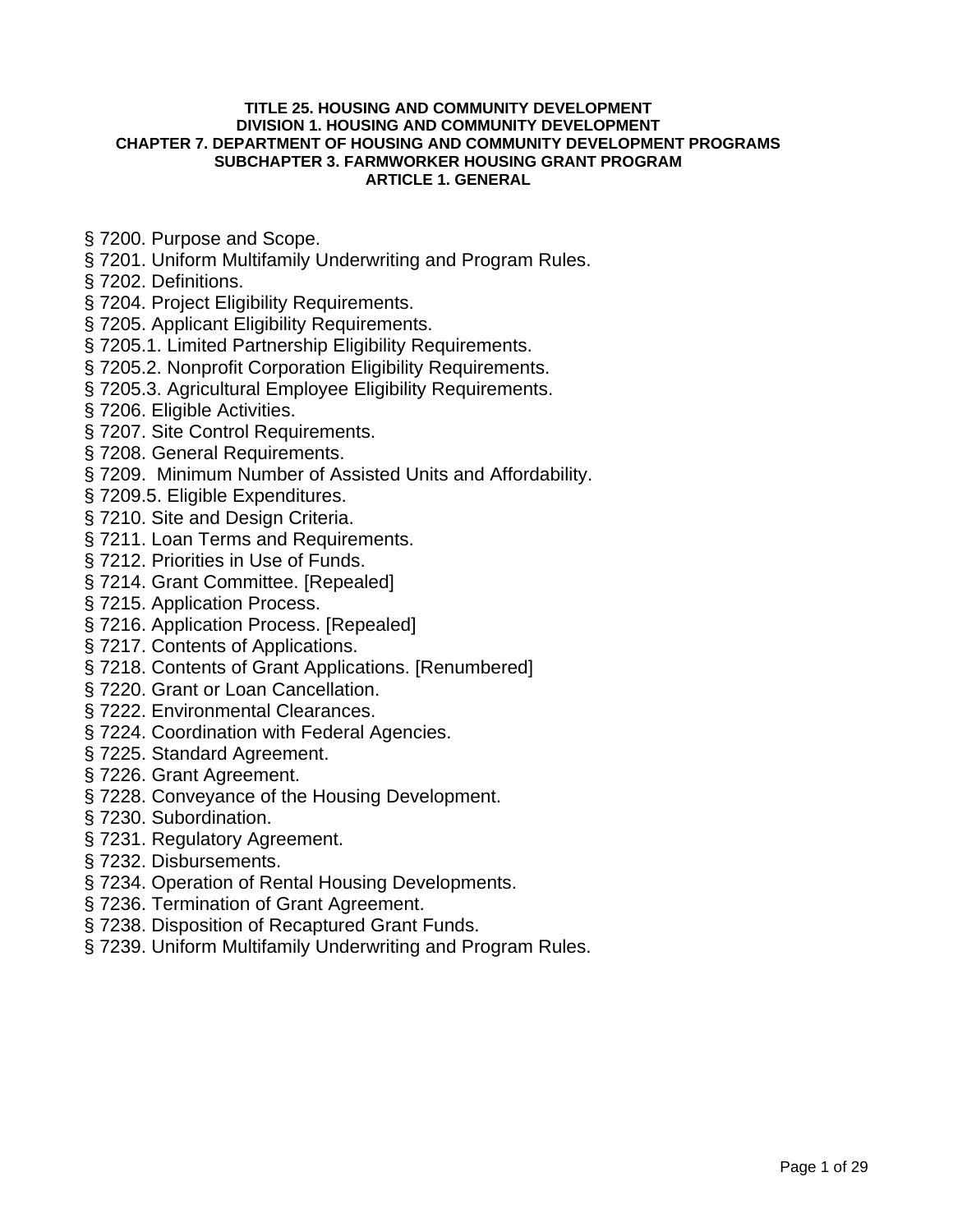### <span id="page-1-0"></span>**TITLE 25. HOUSING AND COMMUNITY DEVELOPMENT DIVISION 1. HOUSING AND COMMUNITY DEVELOPMENT CHAPTER 7. DEPARTMENT OF HOUSING AND COMMUNITY DEVELOPMENT PROGRAMS SUBCHAPTER 3. FARMWORKER HOUSING GRANT PROGRAM ARTICLE 1. GENERAL**

## **§ 7200. Purpose and Scope.**

These regulations set forth the policies and procedures governing the management and use of the Joe Serna, Jr. Farmworker Housing Grant Fund established by Section 50517.5 of the California Health and Safety Code.

Note: Authority cited: Sections 50402 and 50406, Health and Safety Code. Reference: Section 50517.5, Health and Safety Code.

### **HISTORY**

1. Repealer of Subchapter 3 (Sections 7200-7242) and new Subchapter 3 (Sections 7200-7242 not consecutive) filed as an emergency 7-1-80; effective upon filing Certificate of Compliance included (Register 80, No. 27).

2. Amendment filed 2-10-83; designated effective 3-4-83 pursuant to Government Code Section 1346.2(d) (Register 83, No. 7).

3. New article 1 heading and amendment of section heading and section filed 4- 2-2008; operative 5-2- 2008 (Register 2008, No. 14).

### **§ 7201. Uniform Multifamily Underwriting and Program Rules.**

(a) The following sections of title 25, Division 1, Chapter 7, Subchapter 19 are hereby incorporated by reference into this subchapter and shall apply to rental housing developments receiving assistance from the Fund.

- (1) Section 8302. Restrictions on Demolition;
- (2) Section 8303. Site Control Requirements.
- (3) Section 8304. Unit Standards;
- (4) Section 8305. Tenant Selection;
- (5) Section 8306. Tenant Recertification and Unit Mix Maintenance;
- (6) Section 8307. Rental Agreement and Grievance Procedure;
- (7) Section 8310. Underwriting Standards;
- (8) Section 8311. Limits on Development Costs;
- (9) Section 8312. Developer Fee.
- (10) Section 8313. Reserved.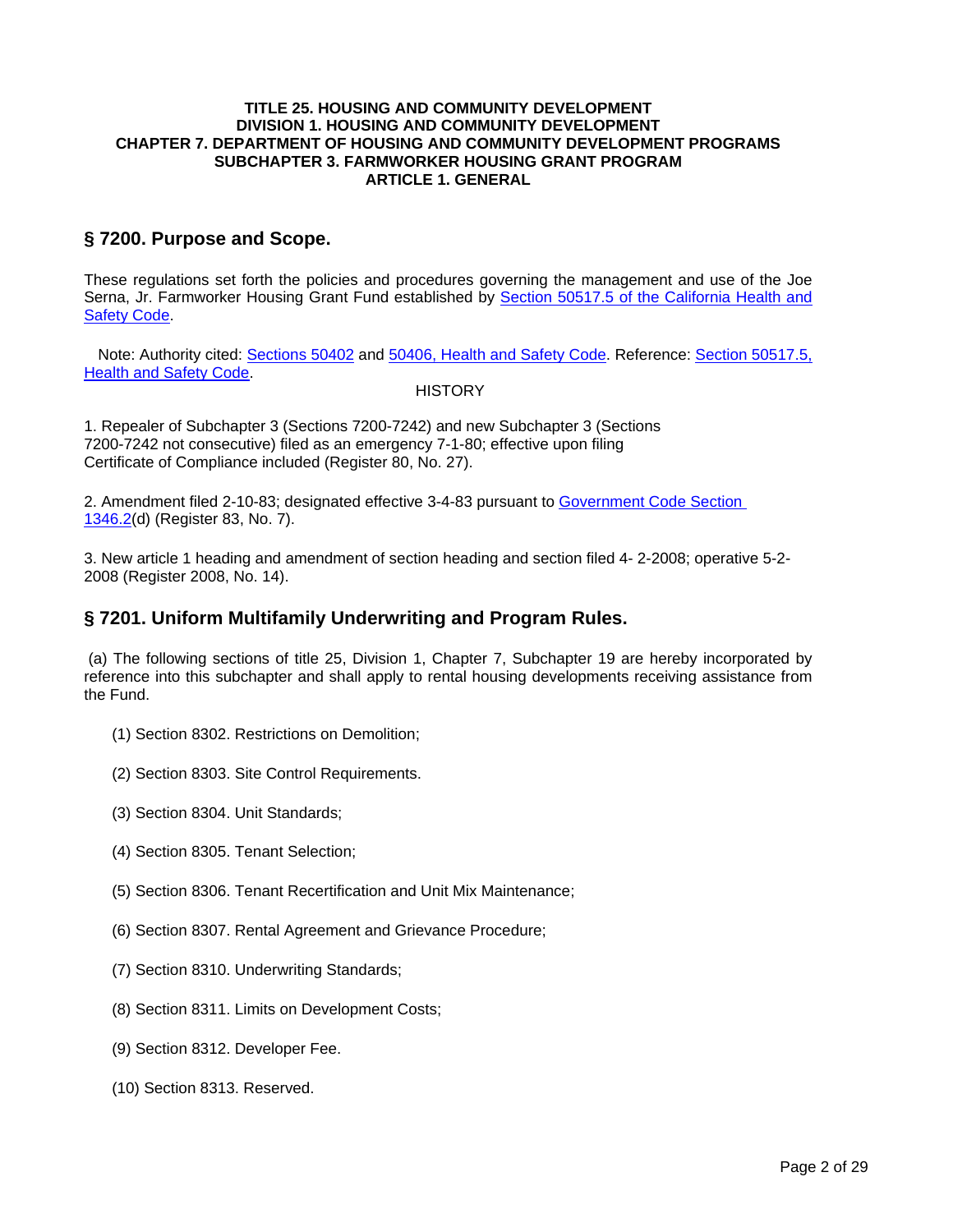- <span id="page-2-0"></span>(11) Section 8314. Use of Operating Cash Flow.
- (12) Section 8315. Subordination Policy.
- (13) Section 8316. Leasehold Security.

(b) For purposes of this section 7239 and subsections (b) and (c) of section 7234, the definitions found in Section 8301 shall apply.

(c) In the event of a conflict between the provisions of Subchapter 19 and this Subchapter 3, the provisions of this Subchapter 3 shall prevail.

Note: Authority cited: Sections 50402 and 50406, Health and Safety Code. Reference: Section 50517.5, Health and Safety Code.

#### **HISTORY**

1. Renumbering of former section 7239 to new section 7201, including amendment of subsection (a), filed 4-2-2008; operative 5-2-2008 (Register 2008, No. 14).

# **§ 7202. Definitions.**

In addition to the definitions found in Chapter 2 (commencing with Section 50050), of Part 1 of Division 1 of the Health and Safety Code, the following definitions and, for rental housing developments only, those found in the Uniform Multifamily Regulations ( "UMRs") (Chapter 7, subchapter 19, Section 8301), shall apply to this subchapter. In the event of a conflict between the following definitions and those found in the UMRs, the following definitions prevail for the purpose of this subchapter. References to code sections refer to sections of these regulations unless otherwise noted:

(a) "Agricultural employment" means employed in the cultivation and tillage of the soil; the production, cultivation, growing and harvesting of any agricultural or horticultural commodities; the raising of livestock, bees, furbearing animals, or poultry; dairying, forestry, and lumbering operations; and any work on a farm as incident to or in conjunction with such farming operations, including the delivery and preparation of commodities for market or storage.

(b) "Agricultural household" means an agricultural worker or workers and other persons who reside or will reside with an agricultural worker in an assisted unit.

(c) "Agricultural worker" means an individual who derives or prior to retirement or disability derived a substantial portion of his/her income from agricultural employment.

(d) "Applicant" means an organization that applies for a loan and/or grant from the Fund.

(e) "Assistance" means a loan and/or grant provided from the Fund to an applicant, or a grant made directly to an agricultural worker.

(f) "Assisted unit" means a residential housing unit that is purchased, developed or rehabilitated with assistance from the Fund and is subject to the occupancy, resale, or rent restrictions imposed by this Subchapter.

(g) "Award" means a commitment of money from the Fund in the form of a grant or a loan that is made to a recipient by the Department.

(h) "Borrower" means an eligible organization that has applied for, or has received approval for, a loan from the Fund. The term "borrower" shall include successors in interest and assignees of a borrower.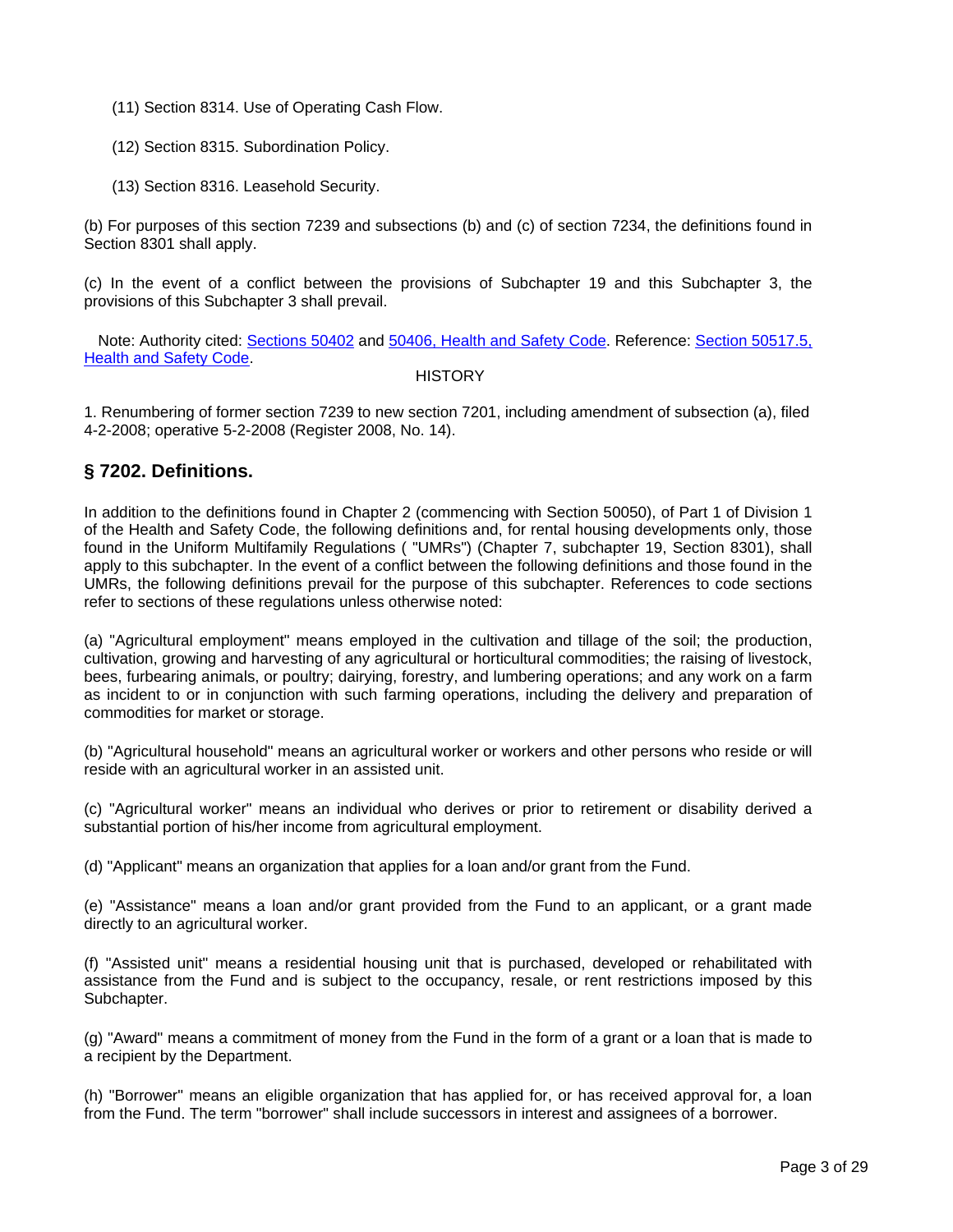- (i) "CalHFA" means the California Housing Finance Agency.
- (j) "Cash investments" include but are not limited to:
	- (1) Recipient's cash contribution;
	- (2) Private financial assistance;
	- (3) Local public entity financial assistance;
	- (4) State financial assistance from programs other than the Fund;
	- (5) Federal government financial assistance.

(k) "Department" means the California Department of Housing and Community Development.

(l) "Fiscal Integrity," with respect to a Rental Housing Development, means that the total Operating Income plus funds released pursuant to the Regulatory Agreement from the operating reserve account is sufficient to: (1) pay all current Operating Expenses (including asset management fees and deferred developer fees, if permitted by the Regulatory Agreement); (2) pay all current debt service (excluding deferred interest); (3) fully fund all reserve accounts (other than the operating reserve account) established pursuant to the Regulatory Agreement; and (4) pay other extraordinary costs permitted by the Regulatory Agreement. The ability to pay any or all of the permitted annual Distributions shall not be considered in determining Fiscal Integrity.

(m) "Fund" means the Joe Serna, Jr. Farmworker Housing Grant Fund.

(n) "Grant" means a commitment of money from the Fund in the form of a grant that is made to a grantee by the Department.

(o) "Grantee" means an eligible organization that has applied or has received approval for a grant from the Fund. The term "Grantee" shall include successors in interest and assignees of a grantee.

(p) "Grant Agreement" means the written agreement between the department and the developer of a rental housing development receiving a grant or the developer of an ownership housing project, as more fully described in Section 7226, ensuring compliance with construction, financial and program obligations.

(q) "Housing cost" -for homeownership, see Title 25, California Administrative Code, Section 6920.

(r) "Housing development" means residential housing and related support facilities necessary to such housing that receives assistance from the Fund and includes assisted housing units.

(s) "In-kind contributions" include but are not limited to contributions directly related to the housing development in the form of:

- (1) labor and/or other eligible services;
- (2) land and/or site development;
- (3) existing structures;
- (4) materials.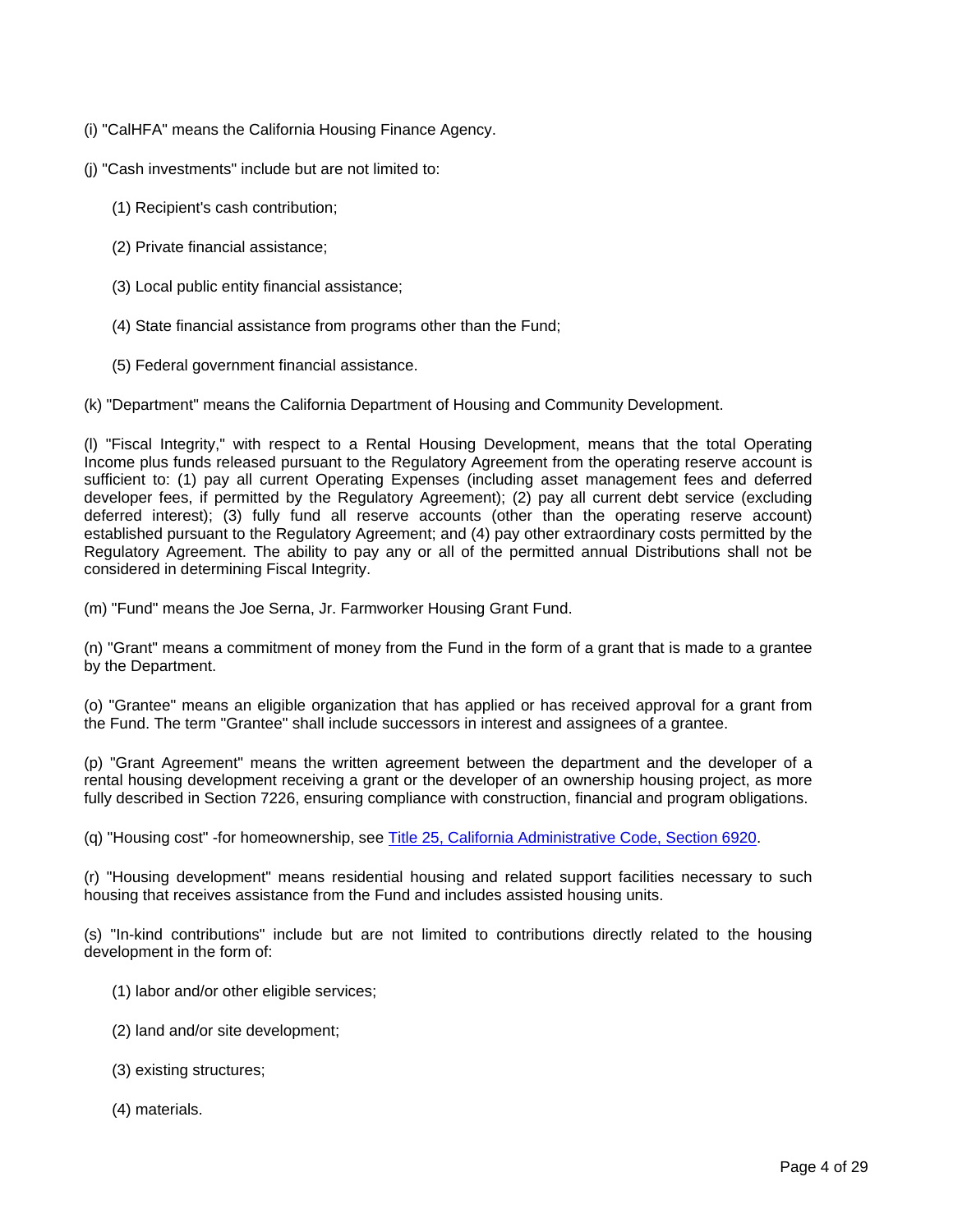(t) "Limited Partnership" means a "limited partnership" as defined in Section 171.5 of the Corporations Code and in which each general partner is a nonprofit public benefit corporation, a limited liability company where all the members are nonprofit public benefit corporations, or a combination of both.

(u) "Local public entity" means any county, city, city and county, redevelopment agency or public housing authority, and also includes any state agency, public district or other political subdivision of the state, and any instrumentality thereof, which is authorized to engage in or assist in the development or operation of housing for persons and families of low income. It also includes the governing body or housing authority of a federally recognized Indian tribe. It also includes two or more local public entities acting jointly.

(v) "Low/lower income household" -see Title 25, California Administrative Code Section 6928.

(w) "Manufactured housing" means a mobilehome, as defined by Health and Safety Code Section 18008.

(x) "Matching share" means the proceeds of loans, cash investments, or in-kind contributions that the recipient commits to the total development or rehabilitation cost of the housing development. The Department will determine the valuation and eligibility of a proposed matching share where necessary.

(y) "Net income" -see Title 25, California Administrative Code, Section 6916.

(z) "NOFA" is the acronym for Notice of Funding Availability. The NOFA is the document used by the department to announce that funds are available and applications may be submitted.

(aa) "Nonprofit Corporation" means the same as "nonprofit corporation" defined in Health and Safety Code Section 50091.

(bb) "Program" means the Joe Serna, Jr. Farmworker Housing Grant Program.

(cc) "Project" means: the acquisition, rehabilitation, and/or construction of a rental housing development; or the construction of single-family homes where the title to the homes will be transferred to an Agricultural Worker.

(dd) "Project organization or planning costs" include developer fees.

(ee) "Recipient" means an eligible organization that has applied or has received approval for an award of funds in the form of a grant or loan from the Fund. The term "Recipient" shall include successors in interest and assignees of a recipient.

(ff) "Regulatory Agreement" means the written agreement between the Department and a Borrower that will be recorded as a lien on the rental housing development to control the use and maintenance of the project, including restricting rent and occupancy of assisted units.

(gg) "Rehabilitation" means repairs and improvements to a dwelling unit necessary to make it a modest, decent, safe, and sanitary dwelling which meets applicable state and local building and housing standards mandated by the enforcement agency.

(hh) "Related support facilities" include but are not limited to:

(1) water and sewer facilities and other utilities directly related to the proposed housing development.

(2) physical improvements for child care services, recreational activities, meeting room(s) all of which are intended for use of project residents.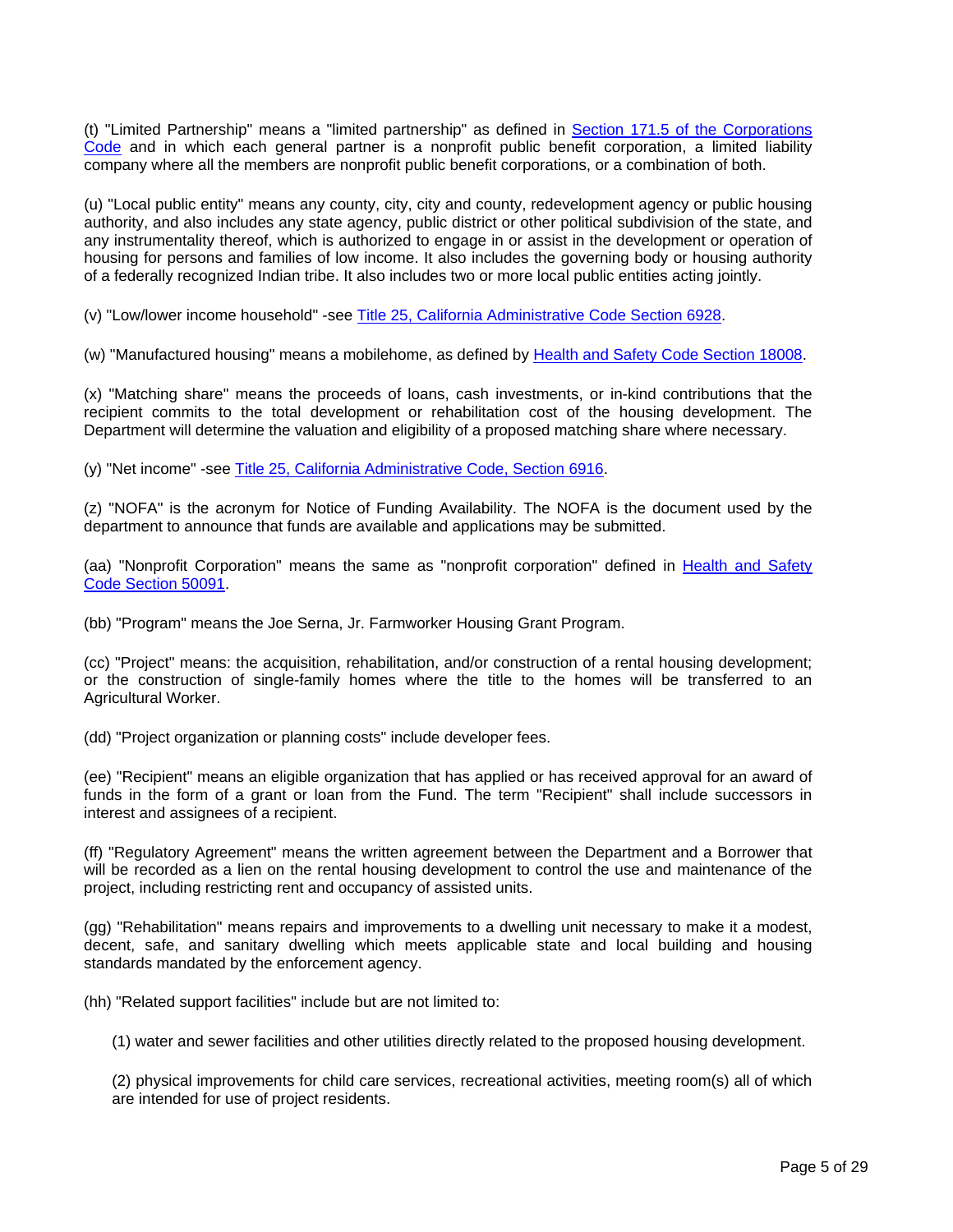<span id="page-5-0"></span>(3) solar and other alternative energy efficient systems.

(ii) "Rental Housing Development" means the same as "Rental Housing Development" as defined in subsection (o) of Section 8301.

(jj) "Rural Development" or "RD" means the United States Department of Agriculture acting through the Rural Housing Service, formerly knows as the Farmers Home Administration.

(kk) "Subsequent Grant Agreement" means the written agreement between the Department and an Agricultural Household purchasing an owner-occupied unit used to ensure compliance with Program requirements as further described in Section 7228.

(ll) "Very low income" -see Title 25, California Administrative Code, Section 6926.

Note: Authority cited: Sections 50402 and 50406, Health and Safety Code. Reference: Section 50517.5, Health and Safety Code.

**HISTORY** 

1. Amendment filed 2-10-83; designated effective 3-4-83 pursuant to Government Code Section 1346.2(d) (Register 83, No. 7).

2. Amendment of definitions of "Grant" and "Grantee" and repealer of definition of "Nonprofit corporation" filed 10-1-2002; operative 10-1-2002 pursuant to Government Code section 11343.4 (Register 2002, No. 40).

3. Amendment filed 4-2-2008; operative 5-2-2008 (Register 2008, No. 14).

# **§ 7204. Project Eligibility Requirements.**

Program funds may only be expended for housing developments that meet the following criteria:

(a) The housing development must contain assisted units to be occupied by agricultural households.

(b) To the greatest extent possible, assisted units are to be occupied by lower-income agricultural households.

(c) To the greatest extent possible, any non-assisted units are to be occupied by agricultural households.

(d) Assisted units in a rental housing development required to be made available to lower-income households pursuant to Section 7209 are to be made available at affordable rents as defined in Health and Safety Code Section 50053.

(e) When grant funds are to be used for homeownership purposes, assisted units shall be newly constructed, and are to be made available to lower-income households at a total monthly housing cost not to exceed 35% of monthly net income.

(1) An eligible household's monthly housing costs may exceed 35% of monthly net income if all of the following conditions are satisfied:

(A) the proposed housing costs are approximately the same as the present housing costs of the household, and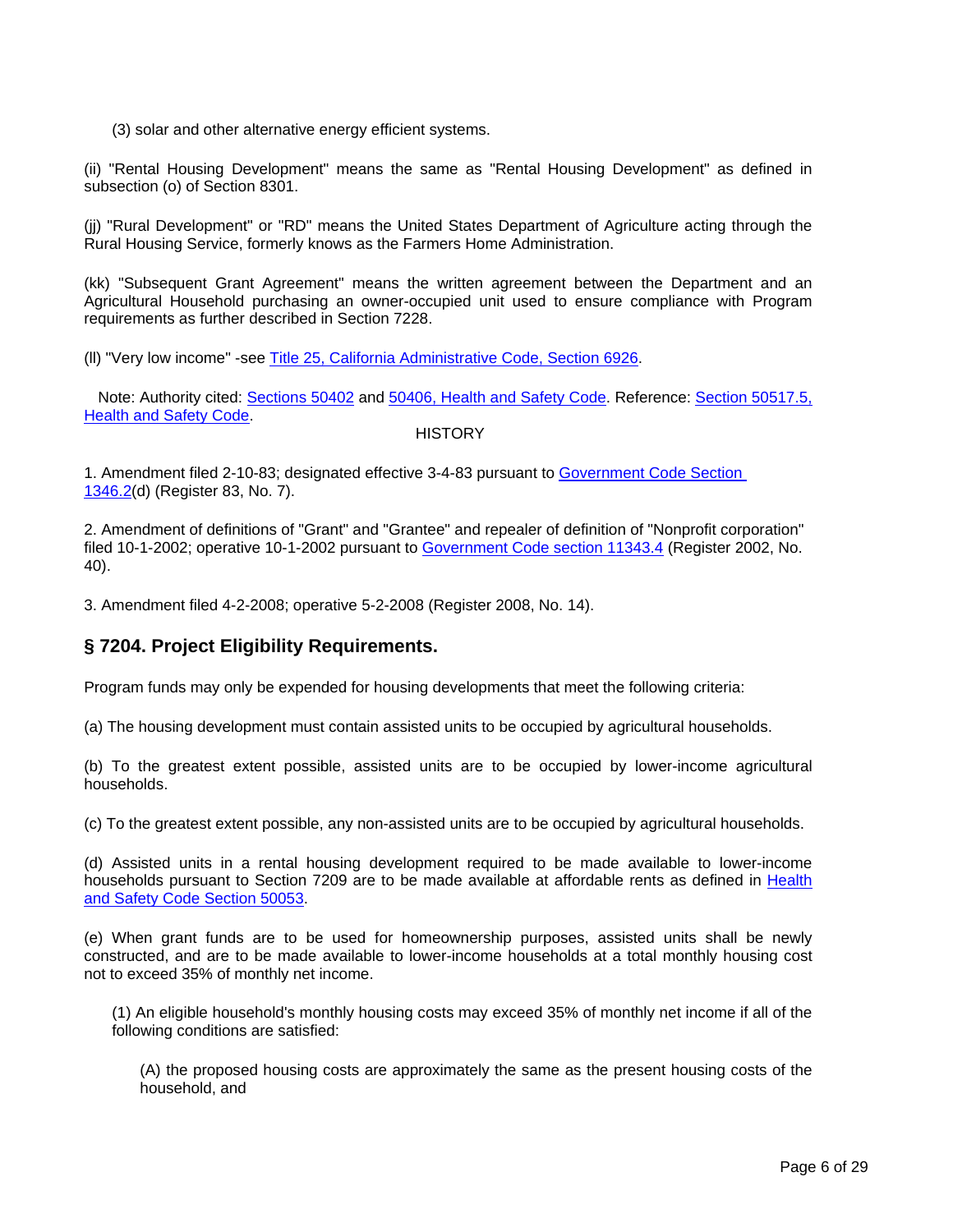<span id="page-6-0"></span>(B) a satisfactory credit record has been maintained by the households, and

(C) the household has demonstrated an ability to sustain its present housing expense without serious difficulty.

(2) In the alternative, a different standard can be applied if it has otherwise been determined by the Department that the eligible household can assume greater responsibility for monthly housing costs.

Note: Authority cited: Sections 50402 and 50406, Health and Safety Code. Reference: Section 50517.5, Health and Safety Code.

#### **HISTORY**

1. Amendment filed 2-10-83; designated effective 3-4-83 pursuant to Government Code Section 11346.2(d) (Register 83, No. 7).

2. Amendment of subsection (a)(3) filed 9-29-2003; operative 9-29-2003 pursuant to Government Code section 11343.4 (Register 2003, No. 40).

3. New article 2 heading and amendment of section heading and section filed 4-2-2008; operative 5-2- 2008 (Register 2008, No. 14).

# **§ 7205. Applicant Eligibility Requirements.**

(a) To be eligible to apply for funding, the applicant shall be a local public entity, nonprofit corporation, limited liability company, or limited partnership. In the case of a nonprofit corporation, limited liability company, or limited partnership, the applicant shall demonstrate to the department's satisfaction that the applicant is independent from any direction of, or control by, a for-profit entity and shall meet the requirements of Section 7205.1.

(b) To be eligible to receive funding, the applicant shall demonstrate to the Department's satisfaction that:

(1) It has the ability to timely proceed with the construction or rehabilitation of the development or program upon commitment of Program funds; and

(2) It has sufficient experience and organizational capacity to carry out the activity for which Program funds are being requested. In the case of a rental housing development, the applicant shall have:

(A) Successfully developed and owned a minimum of one rental housing project; and/or

(B) Have a staff with demonstrated experience in developing and owning a minimum of one rental housing project.

(C) Have a staff with demonstrated experience in managing a rental housing development occupied primarily by agricultural workers and their families.

(c) To be eligible to receive a commitment of funds to provide direct grants to Agricultural Employees for the purchase of a new conventionally constructed homes, or rehabilitation of existing owner-occupied housing, the Applicant shall demonstrate to the Department's satisfaction that it is sponsoring and supervising the program of rehabilitation or construction.

(d) To be eligible to receive funding for the purchase of Manufactured Homes not placed on a permanent foundation, the Applicant shall demonstrate to the Department's satisfaction that it is operating, or will operate using Program funds, a program to address and remedy the impacts of current and potential displacement of Agricultural Households from existing labor camps, mobilehome parks, or other housing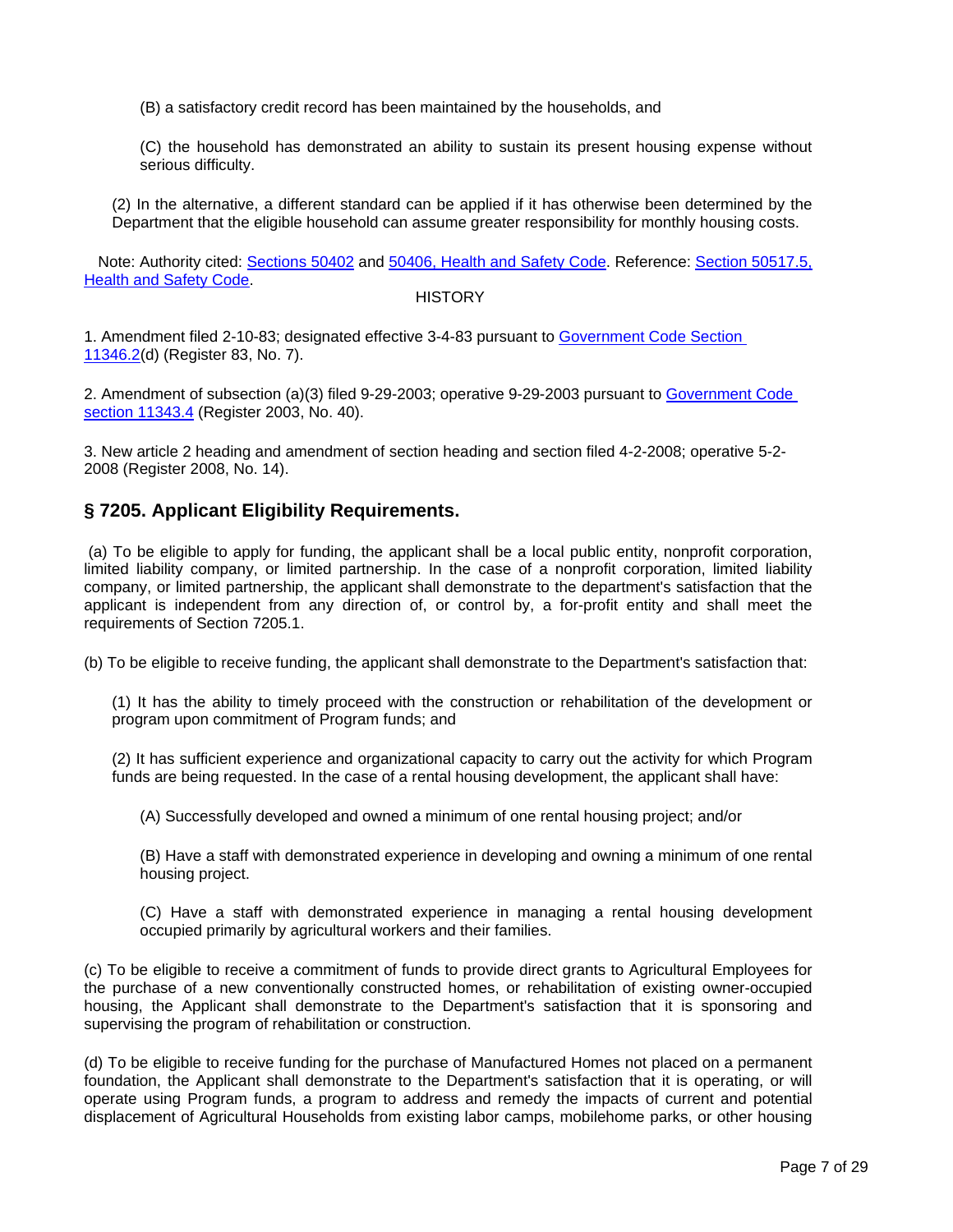<span id="page-7-0"></span>due to governmental actions to enforce health and safety laws including, but not limited to the Mobilehome Parks Act and the Employee Housing Act.

Note: Authority cited: Sections 50406 and 50517.5, Health and Safety Code. Reference: Section 50517.5, Health and Safety Code.

### **HISTORY**

1. New section filed 4-2-2008; operative 5-2-2008 (Register 2008, No. 14).

### **§ 7205.1. Limited Partnership Eligibility Requirements.**

(a) To be eligible to apply for funding, a limited partnership shall demonstrate to the Department's satisfaction that it is controlled by a nonprofit public benefit corporation, limited liability company, or a combination of both. If the limited partnership is controlled by a limited liability company, the limited liability company shall demonstrate to the Department's satisfaction that it is controlled by a nonprofit public benefit corporation.

(b) In making its determination, the Department shall consider the limited partnership agreement, any limited liability company operating agreement, the articles and bylaws of any nonprofit corporation, and any pertinent side agreements between limited and general partners relating to the management and operations of the limited partnership (collectively, "organizational documents").

(c) In order to demonstrate control, a nonprofit corporation or limited liability company must have the authority to perform substantially all of the following functions, as shown in the organizational documents:

(1) Employ and maintain a staff that has the experience and ability to perform the responsibilities and functions of the partnership.

(2) Rent, maintain and repair the rental housing development or, if such duties are delegated to a property management agent, hire and oversee the work of the property management agent.

(3) Hire and oversee the work of all persons necessary to provide services for the management and operation of the limited partnership business.

(4) Execute and enforce all contracts executed by the limited partnership.

(5) Execute and deliver all partnership documents on behalf of the limited partnership.

(6) Prepare or cause to be prepared all reports to be provided to the partners and lenders on a monthly, quarterly, or annual basis consistent with the requirements of the limited partnership agreement.

(7) Coordinate all present and future development, construction, or rehabilitation of the rental housing development that is the subject of the limited partnership agreement.

(8) Monitor compliance with all government regulations and file or supervise the filing of all required documents with government agencies.

(9) Acquire, hold, assign or dispose of partnership property or any interest in partnership property.

(10) Borrow money on behalf of the limited partnership, encumber limited partnership assets, place title in the name of a nominee to obtain financing, prepay in whole or in part, refinance, increase, modify or extend any obligation.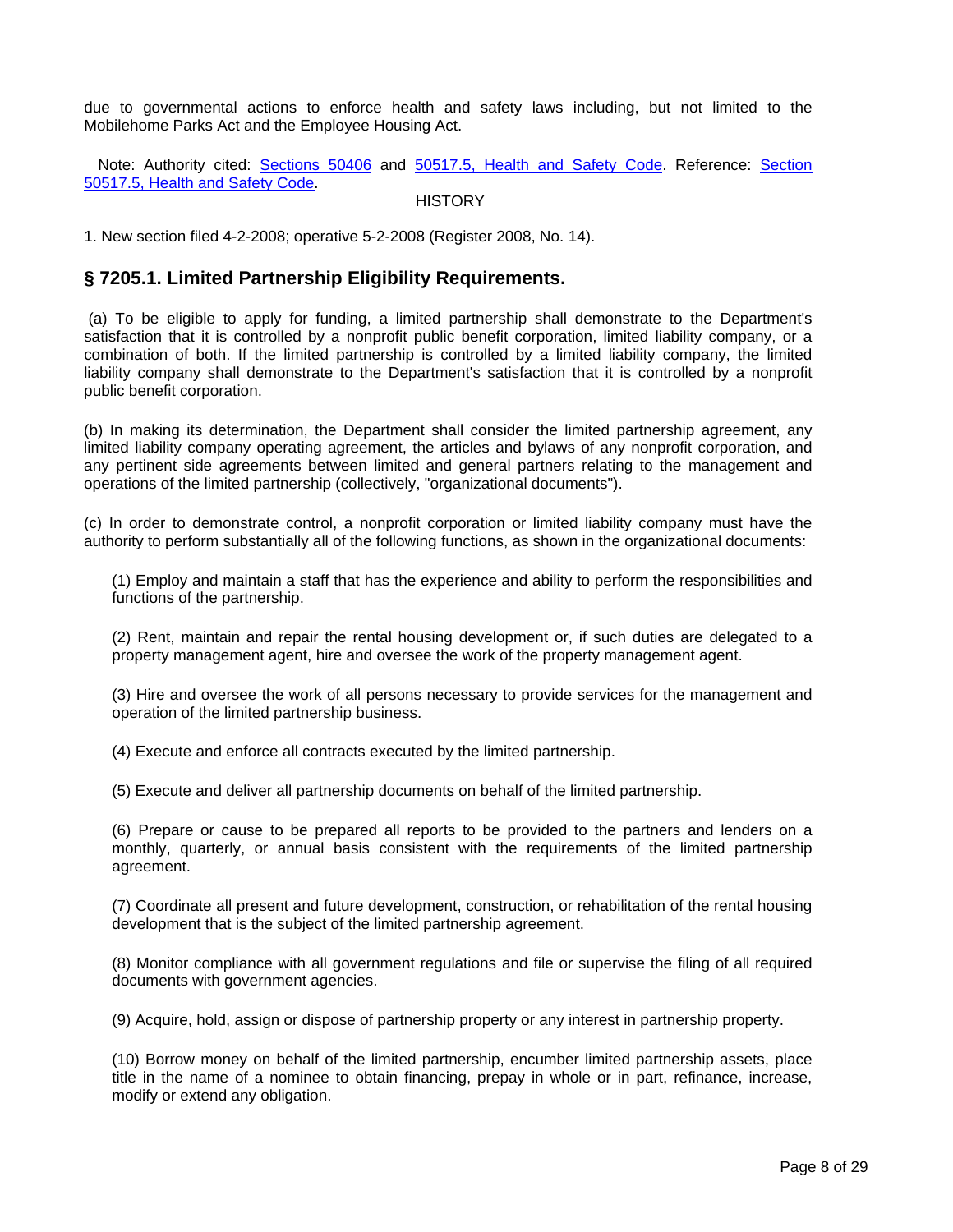<span id="page-8-0"></span>(11) Pay organizational expenses incurred in the creation of the partnership and all operational expenses.

(12) Determine the amount and timing of distributions to partners and establish and maintain all required reserves.

Note: Authority cited: Sections 50406 and 50517.5, Health and Safety Code. Reference: Section 50517.5, Health and Safety Code.

#### **HISTORY**

1. New section filed 4-2-2008; operative 5-2-2008 (Register 2008, No. 14).

### **§ 7205.2. Nonprofit Corporation Eligibility Requirements.**

 For all applicants, where a nonprofit corporation is part of the ownership structure, the involved nonprofit corporation shall meet the following requirements:

(a) The articles and by laws shall clearly demonstrate that the corporation's authorized mission includes the provision of affordable or low-income housing.

 (b) Any fees earned as a general partner shall remain with the corporation. No fees shall be assigned to a for-profit organization.

(c) The partnership agreement shall be structured to permit the nonprofit corporation to eventually purchase the rental housing development.

Note: Authority cited: Sections 50406 and 50517.5, Health and Safety Code. Reference: Section 50517.5, Health and Safety Code.

**HISTORY** 

1. New section filed 4-2-2008; operative 5-2-2008 (Register 2008, No. 14).

## **§ 7205.3. Agricultural Employee Eligibility Requirements.**

(a) To be eligible to receive a grant for purchase of a newly constructed home, or rehabilitation of an existing home, an Agricultural Employee shall be a participant in the program described in Section 7205 subsection (c).

(b) To be eligible to receive a grant for the purchase of a Manufactured Home, an Agricultural Employee shall demonstrate that he or she has been displaced, or is facing displacement, from existing labor camps, mobilehome parks, or other housing due to governmental actions to enforce health and safety laws including, but not limited to the Mobilehome Parks Act and the Employee Housing Act.

Note: Authority cited: Sections 50406 and 50517.5, Health and Safety Code. Reference: Section 50517.5, Health and Safety Code.

**HISTORY** 

1. New section filed 4-2-2008; operative 5-2-2008 (Register 2008, No. 14).

### **§ 7206. Eligible Activities.**

Subject to all applicable requirements of this subchapter, Program funds may be used for the following activities: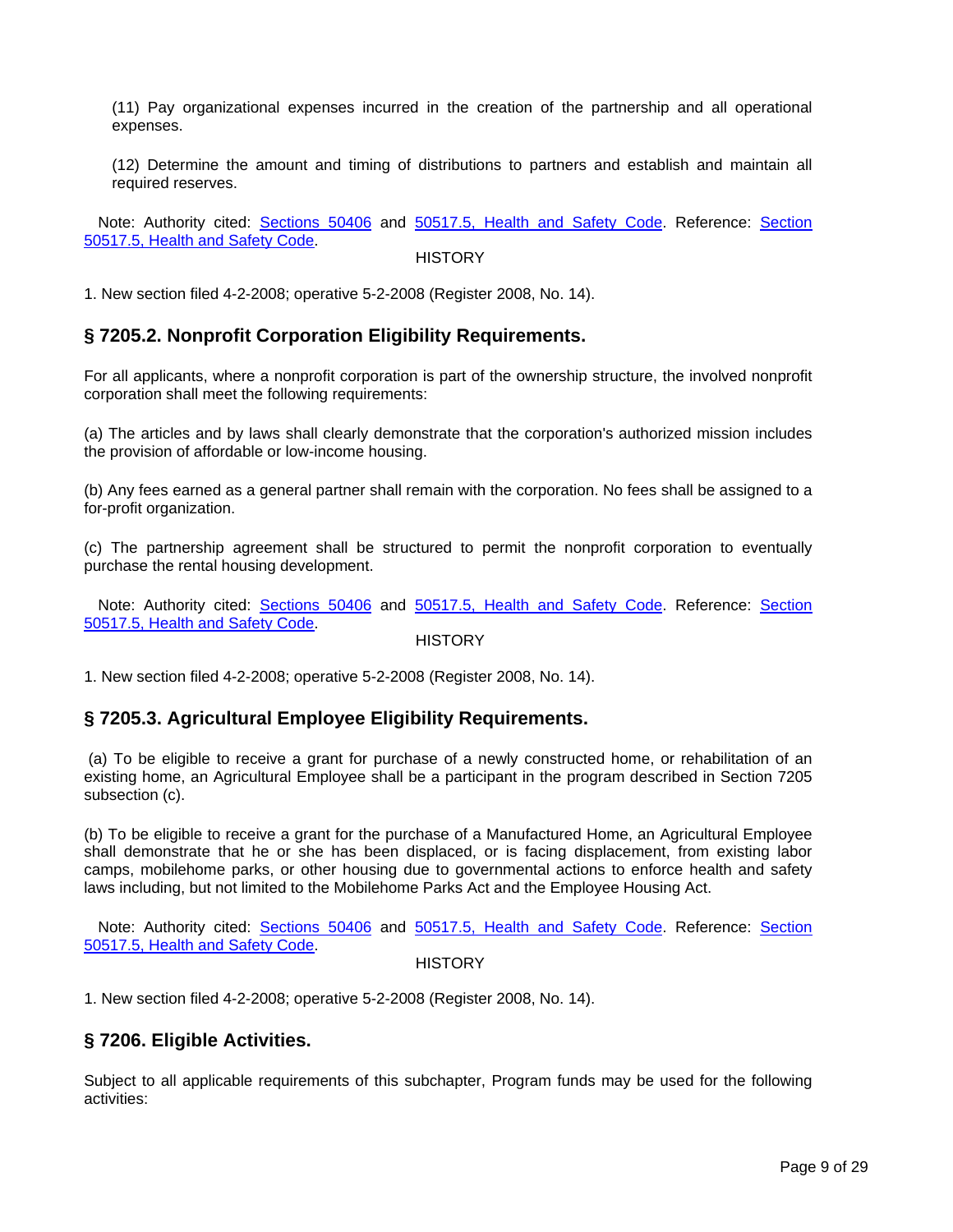<span id="page-9-0"></span>(a) Rehabilitation, acquisition and rehabilitation, or construction of a Rental Housing Development.

(b) Single-family new construction in which the ultimate Grantees are participants. Title to the development property may be held in the name of the recipient until completion of construction of the individual home, or title to the development property may be transferred to a Grantee prior to or during construction. Development may be on contiguous lots or on scattered sites.

(c) Owner-occupied rehabilitation.

(d) Acquisition of Manufactured Homes not installed on permanent foundations as part of a program to address and remedy the impacts of current and potential displacement of farmworker families from existing labor camps, mobilehome parks, or other housing.

(e) Migrant farmworker assistance as permitted under subdivision (c) of Section 50517.10 of the Health and Safety Code.

Note: Authority cited: Sections 50406 and 50517.5, Health and Safety Code. Reference: Sections 50517.5 and 50517.10, Health and Safety Code.

#### **HISTORY**

1. Amendment filed 2-10-83; designated effective 3-4-83 pursuant to Government Code Section 11346.2(d) (Register 83, No. 7).

2. Renumbering of former section 7206 to section 7209.5 and new section 7206 filed 4-2-2008; operative 5-2-2008 (Register 2008, No. 14).

### **§ 7207. Site Control Requirements.**

(a) For a Rental Housing Development, at the time of Application the Applicant shall have site control pursuant to Section 8303.

(b) For a single-family Project, at the time of Application, the Applicant shall have site control pursuant to either subsection (a), (c), (d), (e), or (f) of Section 8303, or pursuant to a ground lease. If the project will be on a lease, the terms and conditions of the proposed lease shall permit the lessee to make improvements on and encumber the property, and permit compliance with all requirements of this subchapter.

(c) Grants by the department to individual Agricultural Workers shall not be disbursed unless and until the Agricultural Worker is the fee owner of the real property, the lessee under a lease, or, in the case of a Manufactured Home not on a permanent foundation, is the registered owner.

Note: Authority cited: Sections 50406 and 50517.5, Health and Safety Code. Reference: Section 50517.5, Health and Safety Code.

#### **HISTORY**

1. New section filed 4-2-2008; operative 5-2-2008 (Register 2008, No. 14).

### **§ 7208. General Requirements.**

(a) Matching Share. Before the Department will make a firm commitment for a grant or a loan, an applicant must demonstrate to the satisfaction of the Department that it can and will provide for the housing development a matching share at least equal to the offered grant or loan; or in the case of an application for not more than five hundred thousand dollars (\$500,000), the applicant demonstrates to the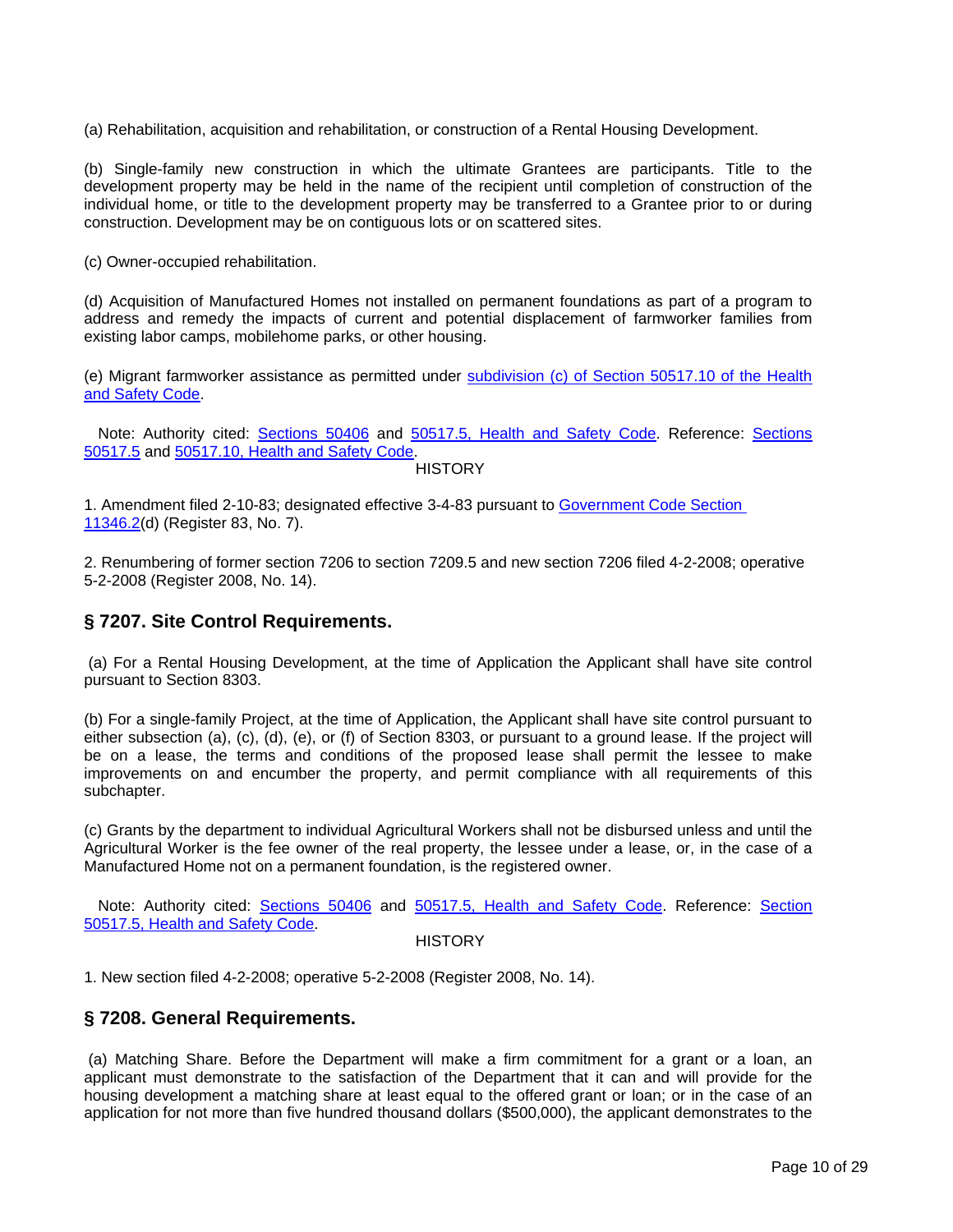<span id="page-10-0"></span>department's satisfaction its inability to secure adequate financing from other sources.

(b) Architectural and Engineering Requirements. Housing developments not involving a public lender or insurer of loans shall be subject to a Departmental review of the architectural and engineering aspects of the project.

(c) Non-Discrimination and Affirmative Action. Recipients must agree not to discriminate on account of race, sex, age, marital status, physical disability, creed, religion, or national origin and to abide by all local, state and federal regulations precluding such discrimination. Moreover, recipients must agree to adopt and implement affirmative action programs to cover all aspects of the construction, rehabilitation, marketing, and management of the housing developed with the assistance of the Fund.

(1) Recipients will be required to execute certificates of nondiscrimination.

(2) Recipients will be required to adopt and implement affirmative action programs approved by the Department.

(d) Local, State or Federal Requirements. Recipients are required to abide by such local, state or federal rules and regulations as are applicable to the proposed housing development. These may include but are not limited to: zoning ordinances, building and housing codes; planning; historical preservation, environmental, tenant occupancy, and relocation regulations; and applicable federal requirements.

(e) Reports. Recipients are required to provide the Department with periodic reports on the progress of the housing development and the expenditure of grant and/or loan funds from the date of grant and/or loan approval to date of completion of the housing development and occupancy by agricultural households. Recipients are also required to provide the Department with reports on the characteristics of the housing development and its occupants.

Note: Authority cited: Sections 50402 and 50406, Health and Safety Code. Reference: Section 50517.5, Health and Safety Code.

### **HISTORY**

1. Amendment filed 2-10-83; designated effective 3-4-83 pursuant to Government Code Section 11346.2(d) (Register 83, No. 7).

2. Amendment of section heading and section filed 4-2-2008; operative 5-2-2008 (Register 2008, No. 14).

## **§ 7209. Minimum Number of Assisted Units and Affordability.**

(a) For a Rental Housing Development, Assisted Units shall be provided shall be as follows:

(1) When Program funds amount to less than twenty-five percent (25%) of the total development/rehabilitation cost or value of a project, whichever is applicable, for every one percent (1%) of the total development/rehabilitation cost or value which Program funds constitute, a minimum of two percent (2%) of the total number of units of the housing development shall be designated as assisted units restricted to occupancy by agricultural households.

(2) When the funds amount to twenty five percent (25%) or more of the total development/rehabilitation cost or value of a housing development, the number of assisted units restricted to occupancy by agricultural households shall be directly proportional to the percentage of Program funds awarded to the total development/rehabilitation costs, but not less than fifty percent (50%) of the total number of units in the housing development.

(3) To the greatest extent possible consistent with fiscal integrity, at least ten percent (10%) of the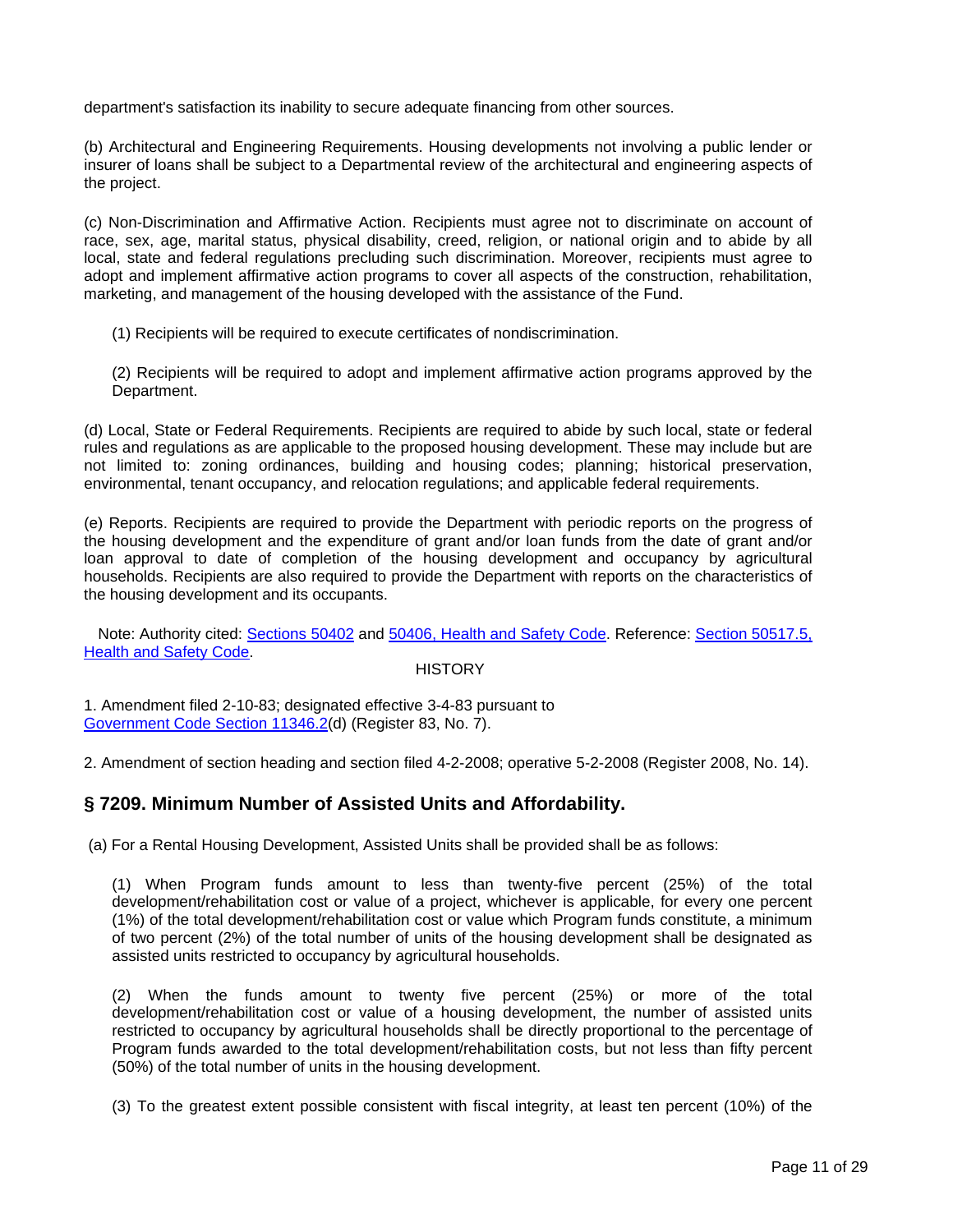<span id="page-11-0"></span>assisted units shall be reserved for agricultural households with incomes no greater than thirty percent (30%) of area median income (AMI). These units shall be distributed reasonably among bedroom sizes. The remaining ninety percent (90%) of assisted units shall be reserved for agricultural households with incomes no greater than 80% of AMI.

(4) Rent limits for initial occupancy and for each subsequent tenancy by a new eligible household shall apply to all assisted units in accordance with subdivision (b) of Health and Safety Code Section 50053.

(5) In the event that the agricultural worker population in a Rental Housing Development falls below the minimum number required to occupy the housing development either through change of status or by persons leaving the housing development, the recipient shall implement an affirmative marketing plan which will recruit other agricultural households as units become available until the minimum number is once again in occupancy.

(b) For homeownership housing developments, where program funds are used for subdivision development costs, the percentage of assisted units shall not be less than the percentage of the total development cost or value which Program funds constitute.

Note: Authority cited: Sections 50406 and 50517.5, Health and Safety Code. Reference: Section 50517.5, Health and Safety Code.

#### **HISTORY**

1. New section filed 4-2-2008; operative 5-2-2008 (Register 2008, No. 14).

### **§ 7209.5. Eligible Expenditures.**

(a) The costs which may be paid from Program funds for the rehabilitation or construction of conventionally constructed housing are only those which are approved by the Department as reasonable and necessary for the construction or rehabilitation of the housing development, including, but not limited to, the following:

(1) The cost of refinancing or acquiring land and any buildings thereon, including payments for commissions, options, deposits, or contracts to purchase properties on a proposed housing development site or payments for the purchase of such properties.

(2) The cost of site preparation, demolition, and clearing.

(3) Architectural, engineering, legal, accounting, packaging and other fees paid or payable in connection with the planning, execution, and financing of a housing development and the finding of an eligible mortgage for a housing development.

(4) The cost of necessary reports, studies, surveys, plans, permits, and fees.

(5) The cost of insurance, interest and financing, tax and assessment costs, and other operating and carrying costs incurred during construction or rehabilitation.

(6) The cost of construction or rehabilitation of the housing development and related support facilities including material, direct labor, and actual construction supervision.

(7) The cost of land improvements, including, but not limited to, landscaping, site preparation and streets, sewers, utilities, and other offsite improvements, whether or not such costs are paid in cash or in a form other than cash.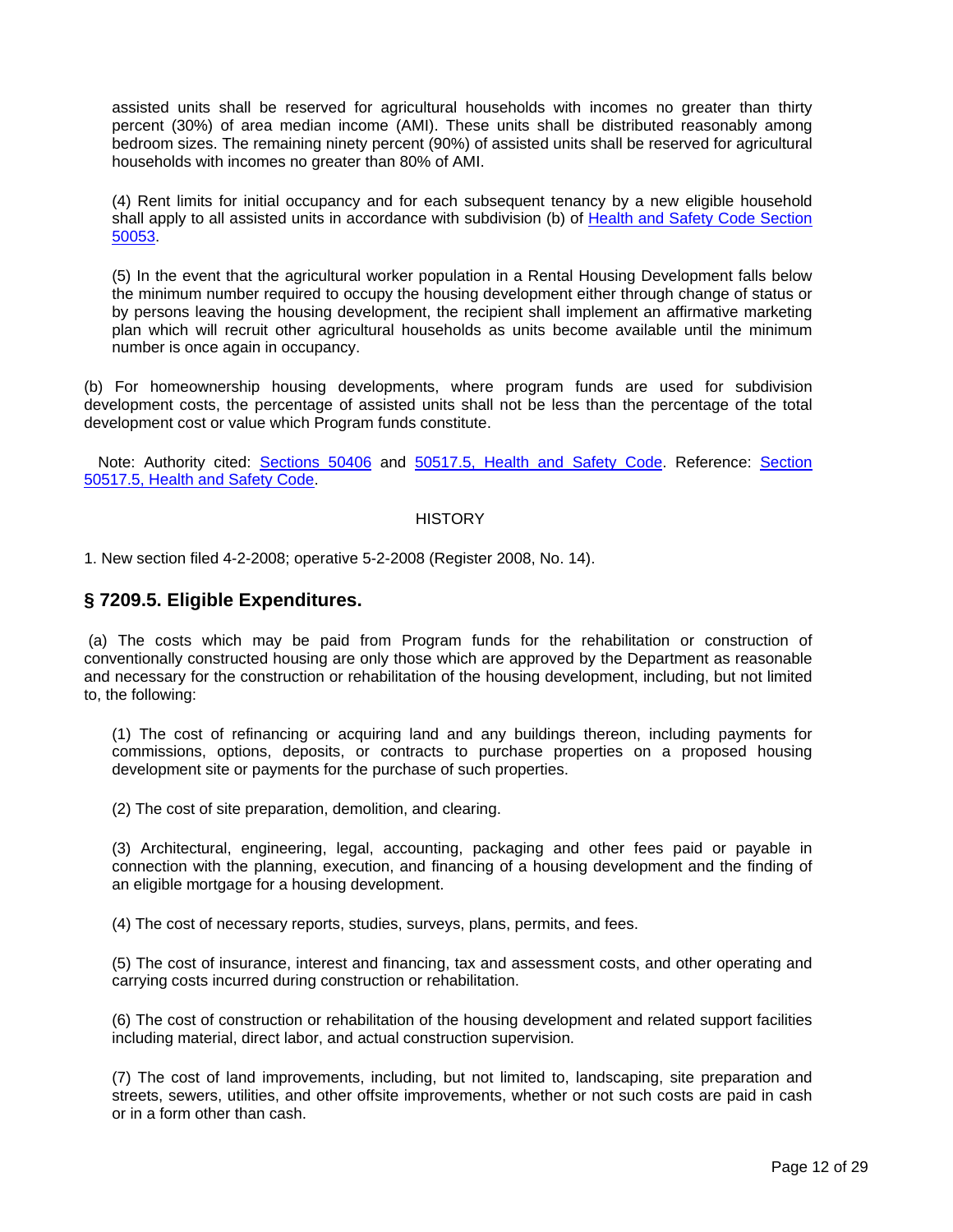(8) A reasonable profit in addition to job overhead to the general contractor and subcontractors.

(9) An allowance for reasonable reserves set aside to defray unanticipated additional development or rehabilitation costs and operating costs during the initial years of occupancy of the housing development.

(10) Repayment of a predevelopment loan made by a public entity or nonprofit corporation incorporated in any state or the District of Columbia.

(11) The cost of developing or modifying a housing development or structure so that it is accessible to and convenient for the elderly or disabled.

(12) The cost of such other items, including tenant and homeowner relocation and tenant and homeowner counseling, as the Department shall determine to be reasonable and necessary for the development or rehabilitation of a housing development.

(13) The cost of solar and other energy efficient alternative systems.

(b) The costs which may be paid from Program funds for the purchase of a Manufactured Home are only those which are approved by the Department as reasonable and necessary for the acquisition and installation of the Manufactured Home including, but not limited to, the following:

(1) Purchase of the Manufactured Home including taxes and registration fees; and

- (2) Delivery, installation, and set-up charges;
- (c) Unauthorized Costs. Program funds shall not be used for:

(1) A recipient's project organization or planning costs including, but not limited to, administrative costs or developer fees.

(2) Downpayment assistance.

(d) Special Limitations. The following limitations on eligible expenses will apply.

(1) Engineering Fees. These fees must not exceed prevailing rates unless an unusual engineering situation exists and is substantiated. Normally, the engineering fees allowable under RD and/or HUD-FHA schedules and practices will provide the upper limit for such cost expenditures.

(2) Architectural Fees. These fees must not exceed prevailing rates unless an unusual architectural situation exists and is substantiated. Normally, the architectural fees allowable under RD and/or HUD-FHA schedules and practices will provide the upper limit for such expenditures.

(3) Grant or Loan Packager Fees. Program funds may be used for such fees if all of the following occur:

(A) The tasks and fees of the packager are enumerated in an agreement between the applicant and the packager which is subject to prior approval by the Department;

(B) The applicant is incapable of carrying out the task for which these services are sought;

(C) The applicant does not have the funds with which to hire a packager;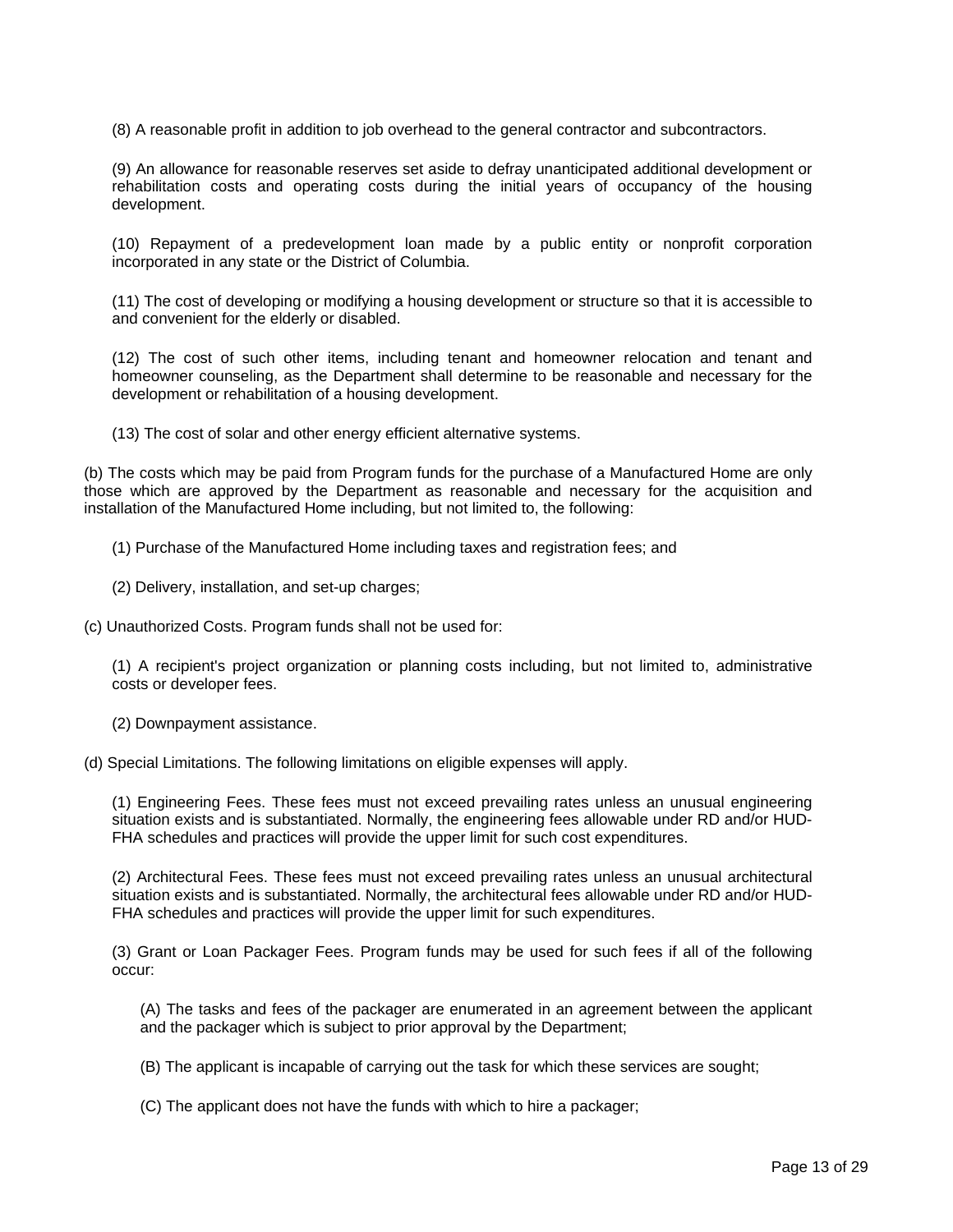<span id="page-13-0"></span>(D) Payments to the packager are staged in accordance with the completion of various tasks;

(E) For RD financed housing developments, such fees will be disbursed from the Fund only if, in advance of the initial disbursement, RD approves the use of a packager and the fees to be paid; and

(F) Charges payable from Program funds for such fees may be approved to a maximum of 1% of the housing development's costs or \$100 per unit, whichever is less.

(4) Legal Fees. These fees must be reasonable relative to the legal work required. Normally, the legal fees allowable under RD and/or HUD-FHA schedules and practices will provide the upper limit for such expenses. Billings or statements for legal services must be itemized.

(e) Waivers. The Director may waive any requirement of this section not required by law if it is determined that such requirement would adversely affect the purposes of the grant program or that such requirement would impose an intolerable burden on the grantee.

Note: Authority cited: Sections 50402 and 50406, Health and Safety Code. Reference: Section 50517.5, **Health and Safety Code.** 

**HISTORY** 

1. Renumbering of former section 7206 to new section 7209.5, including amendment of section, filed 4-2- 2008; operative 5-2-2008 (Register 2008, No. 14).

# **§ 7210. Site and Design Criteria.**

(a) Applicants shall observe the following criteria relative to the location and design of proposed housing developments:

(1) Site Criteria.

(A) The location is in or reasonably near a residential area with access to schools, shopping, medical services, social services and employment;

(B) The location does not unnecessarily confine assisted units to an area in which there exists a high concentration of low income households.

(C) The location of the housing development is not found to be inconsistent with the housing element or housing assistance plan of the public jurisdiction in which the housing development is to be located;

(D) The characteristics of the site, including its topography and distance to public utilities, do not result in unreasonable development or rehabilitation costs; and

(E) The site will not be in a 100 year flood plain unless sufficient measures have been taken, as determined by the Department, to ensure the security of the housing development in the event of flooding.

(2) Design Criteria.

(A) The design will provide safe, sanitary, and decent housing meeting the requirements of all applicable building and housing standards and codes;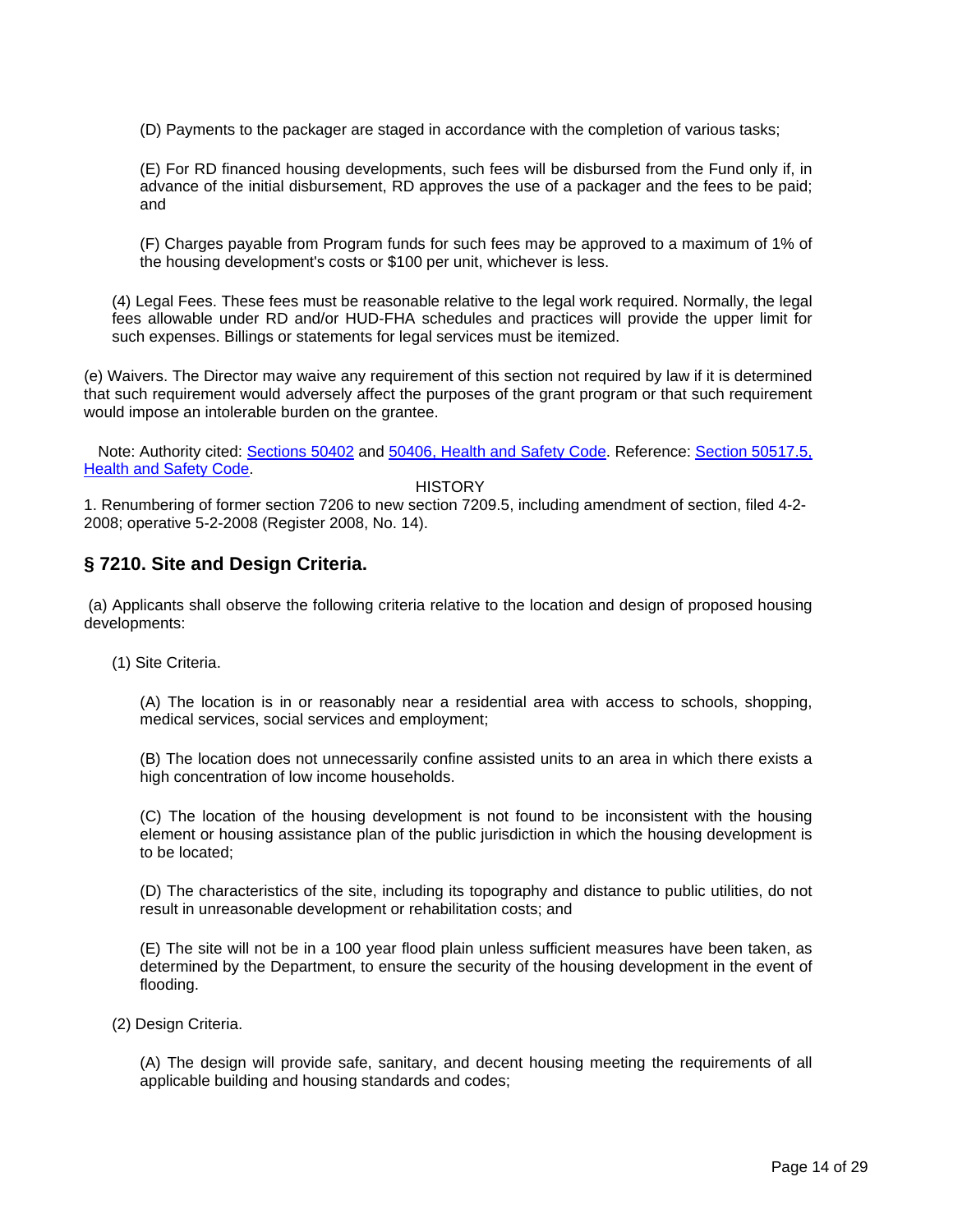<span id="page-14-0"></span>(B) The design to the maximum extent feasible, is compatible with the existing community in which the housing development will be located;

(C) To the maximum extent feasible, the design of the improvements, the materials and the mechanical equipment to be used, and the siting of the structures shall be consistent with effective energy conservation design principles; and

(D) The design provides for a cost effective use of grant funds in order to achieve affordable housing costs for agricultural households.

(b) A major deficiency in meeting one or more of the listed site or design criteria may result in the Department's rejection of an application.

Note: Authority cited: Sections 50402 and 50406, Health and Safety Code. Reference: Section 50517.5, Health and Safety Code.

#### **HISTORY**

1. Amendment of subsection (a)(1) filed 2-10-83; designated effective 3-4-83 pursuant to Government Code Section 11346.2(d) (Register 83, No. 7).

2. Amendment of subsection (a) filed 4-2-2008; operative 5-2-2008 (Register 2008, No. 14).

## **§ 7211. Loan Terms and Requirements.**

(a) The term of a loan for a rental housing development shall be for 55 years commencing on the date of recordation of the Program loan documents.

(b) A loan shall bear simple interest at the rate of three percent (3%) per annum.

(c) Repayment of principal and interest on a loan shall be deferred for the full term except that, for rental housing developments, payments shall be required to the extent of available cash flow and residual receipts pursuant to Section 8314.

(d) Loans shall be evidenced by a promissory note the repayment of which shall be secured by a deed of trust recorded as a lien on the development property and improvements.

Note: Authority cited: Sections 50406 and 50517.5, Health and Safety Code. Reference: Section 50517.5, Health and Safety Code.

**HISTORY** 

1. New section filed 4-2-2008; operative 5-2-2008 (Register 2008, No. 14).

# **§ 7212. Priorities in Use of Funds.**

(a) Special consideration may be given to housing developments which meet one or more of the following criteria:

(1) The plan for development or rehabilitation provides for ownership or eventual ownership by agricultural employees, including ownership of shares in a cooperative housing corporation.

(2) The housing development conforms with the Statewide Housing Plan and the Farmworker Housing Assistance Plan, and the housing element for the jurisdiction in which the development will be located.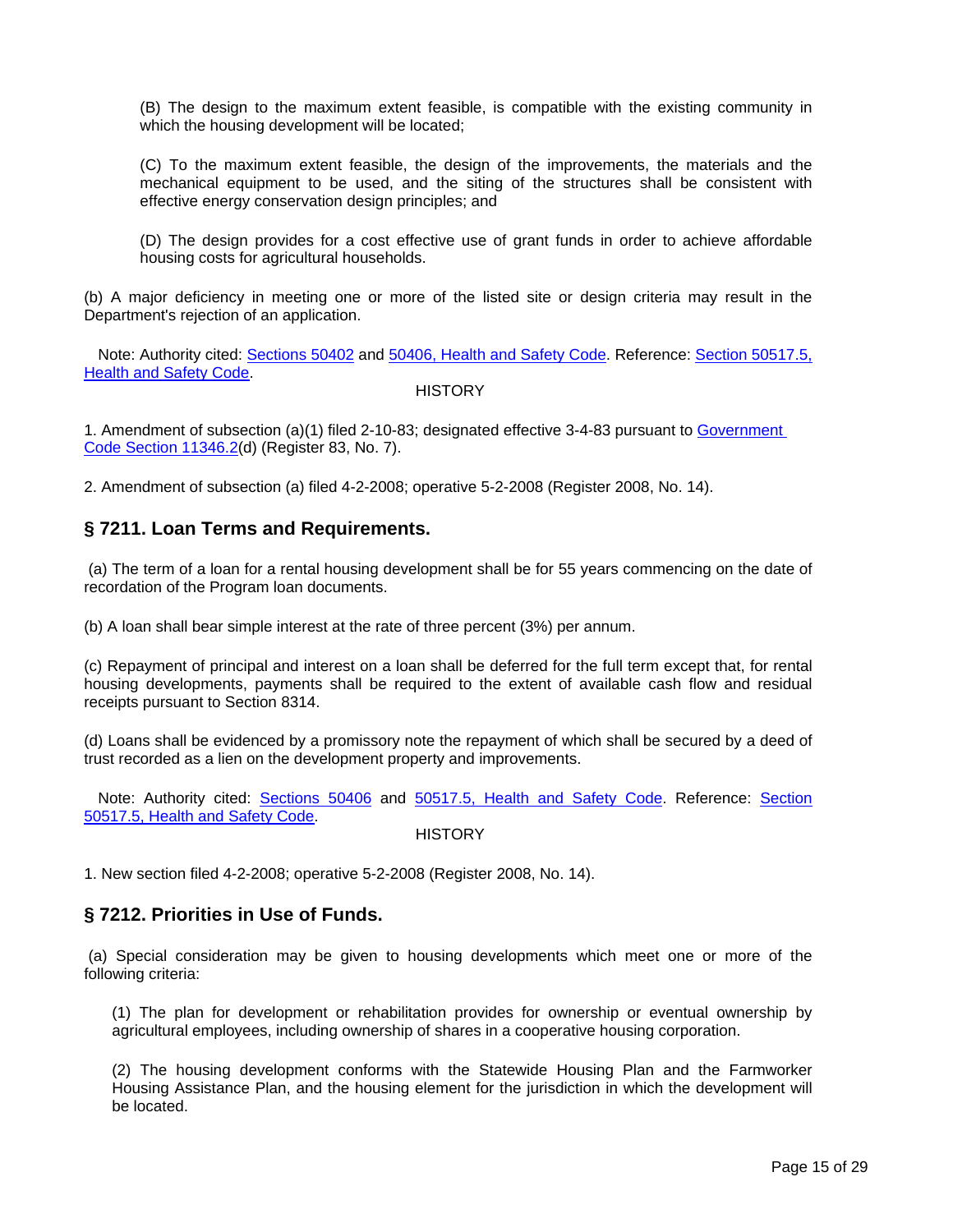<span id="page-15-0"></span>(3) The number of dwelling units projected to be occupied by agricultural households and to be regulated as such in the regulatory agreement or grant agreement will be large in relation to the total amount of grant funds requested.

(4) The plan for development provides for rehabilitation of existing housing provided that the total development cost of rehabilitation compares favorably with the cost of new construction for a comparable facility.

(5) The plan for development or rehabilitation provides that some or all of the housing units of the housing development will be accessible and adaptable to the needs of the elderly or disabled.

(6) There are social and economic factors associated with the housing development such as:

(A) The housing development is intended to serve households with the greatest need for government assistance in obtaining adequate and affordable housing as measured by the extent to which the development serves agricultural workers at the lowest income levels.

(B) Labor and economic development programs and any other relevant programs or services will be available on site or in close proximity to the housing development.

(C) Other significant social or economic aspects merit special considerations.

(7) There is an urgent need for farmworker housing in the area where the housing development will be located based on local vacancy rates or evidenced by verification from the local government or as shown in a Department-approved market study.

(8) The housing development will utilize solar and other alternative energy efficient systems.

(9) The housing development will utilize manufactured housing or other cost-efficient design or construction techniques for the purpose of making housing affordable to lower-income households.

(10) The applicant has demonstrated an ability to proceed with the project more quickly than other projects and/or applicants.

(11) The applicant has a high degree of experience in development and ownership of affordable housing relative to other applicants.

(12) For tax credit projects, the project will leverage a high amount of other funding relative to other tax credit projects.

Note: Authority cited: Sections 50402 and 50406, Health and Safety Code. Reference: Sections 50007.5 and 50517.5, Health and Safety Code.

### **HISTORY**

1. Amendment of subsection (a) filed 2-10-83; designated effective 3-4-83 pursuant to Government Code Section 11346.2(d) (Register 83, No. 7).

2. Amendment filed 4-2-2008; operative 5-2-2008 (Register 2008, No. 14).

## **§ 7214. Grant Committee. [Repealed]**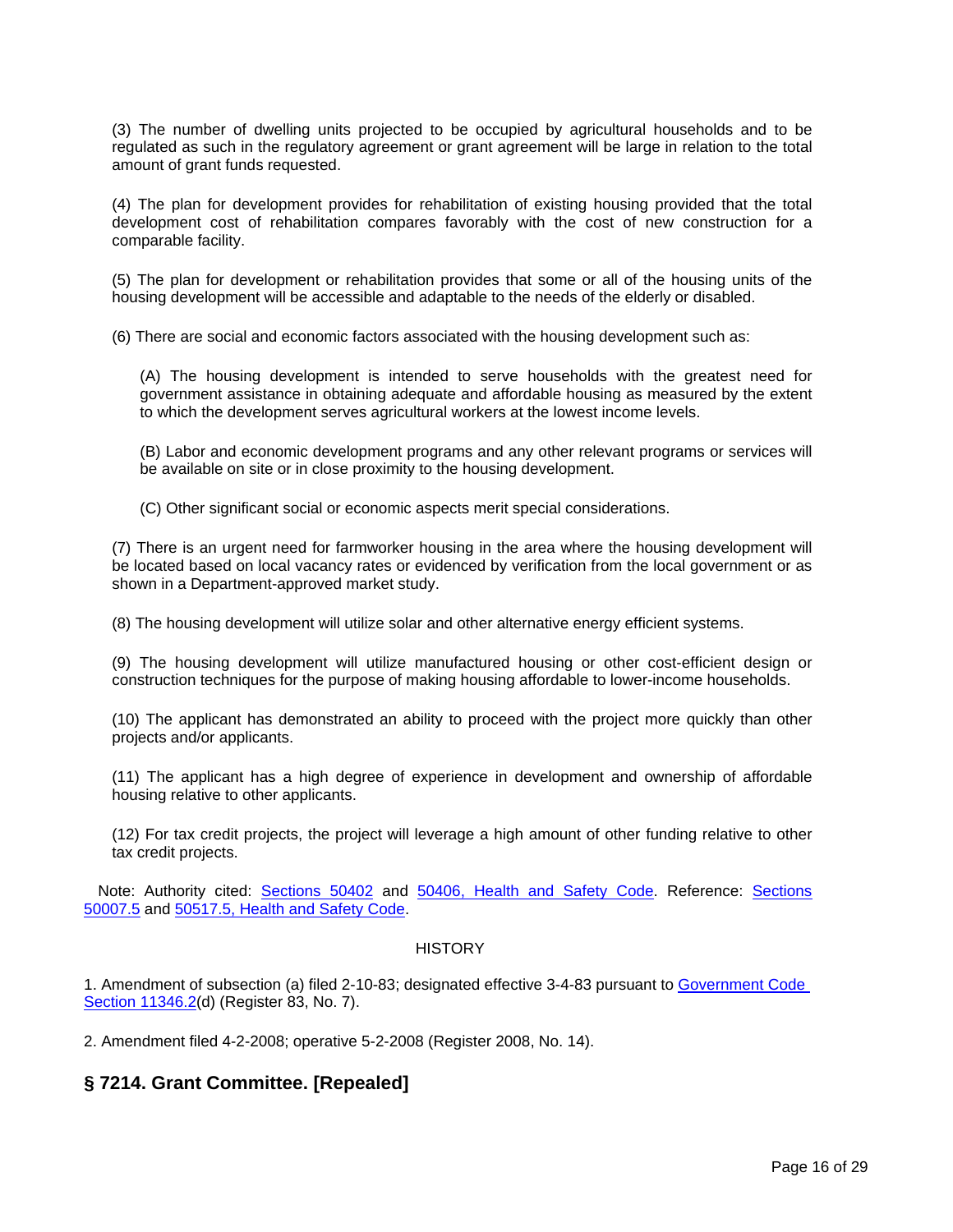<span id="page-16-0"></span>Note: Authority cited: Sections 50402 and 50406, Health and Safety Code. Reference: Section 50517.5, Health and Safety Code.

### **HISTORY**

1. Amendment filed 2-10-83; designated effective 3-4-83 pursuant to Government Code Section 11346.2(d) (Register 83, No. 7).

2. Repealer filed 4-2-2008; operative 5-2-2008 (Register 2008, No. 14).

# **§ 7215. Application Process.**

(a) The Department shall periodically issue a Notice of Funding Availability (NOFA) that specifies, among other things, the amount of funds available, application requirements, the selection and weighting of funding priorities, the deadline for submittal of applications, the schedule for rating and ranking of applications and awarding funds, and the general terms and conditions of funding commitments. A NOFA may declare as ineligible applications for which the Department has issued, or concurrently will issue, a special NOFA pursuant to subsection (e).

(b) Applicants shall make application on a form made available by the Department requesting information required by this Subchapter 3.

(c) Applications selected for funding shall be approved at loan and/or grant amounts, terms, and conditions specified by the Department based on staff's analysis of the financing structure and amount of funds necessary for the activity to be financially feasible, and, in the case of a rental housing development, to meet the underwriting requirements of Sections 8310, 8311, and 8312. For each application selected for funding, the Department shall issue an award letter and a conditional loan and/or grant commitment.

(d) In order to implement the goals and purposes of the Program, the Department may adopt measures to direct funding awards to designated types of housing developments based on the factors set forth in Section 7212. These measures may include, but are not limited to:

- (1) Issuing a special NOFA for designated project types.
- (2) Awarding bonus points within a particular NOFA to designated development types.

(3) Notwithstanding anything in these regulations to the contrary, a special NOFA issued pursuant to this subsection may establish an over-the-counter application process, meaning the Department continuously accepts and rates applications according to minimum threshold criteria based on Section 7212 published in a NOFA for the process, and makes awards to housing developments that meet or exceed these criteria until the funding available for the process is exhausted.

Note: Authority cited: **Sections 50406 and 50517.5**, Health and Safety Code. Reference: Section 50517.5, Health and Safety Code.

### **HISTORY**

1. New article 3 heading and new section filed 4-2-2008; operative 5-2-2008 (Register 2008, No. 14).

# **§ 7216. Application Process. [Repealed]**

Note: Authority cited: Sections 50402 and 50406, Health and Safety Code. Reference: Section 50517.5, **Health and Safety Code.**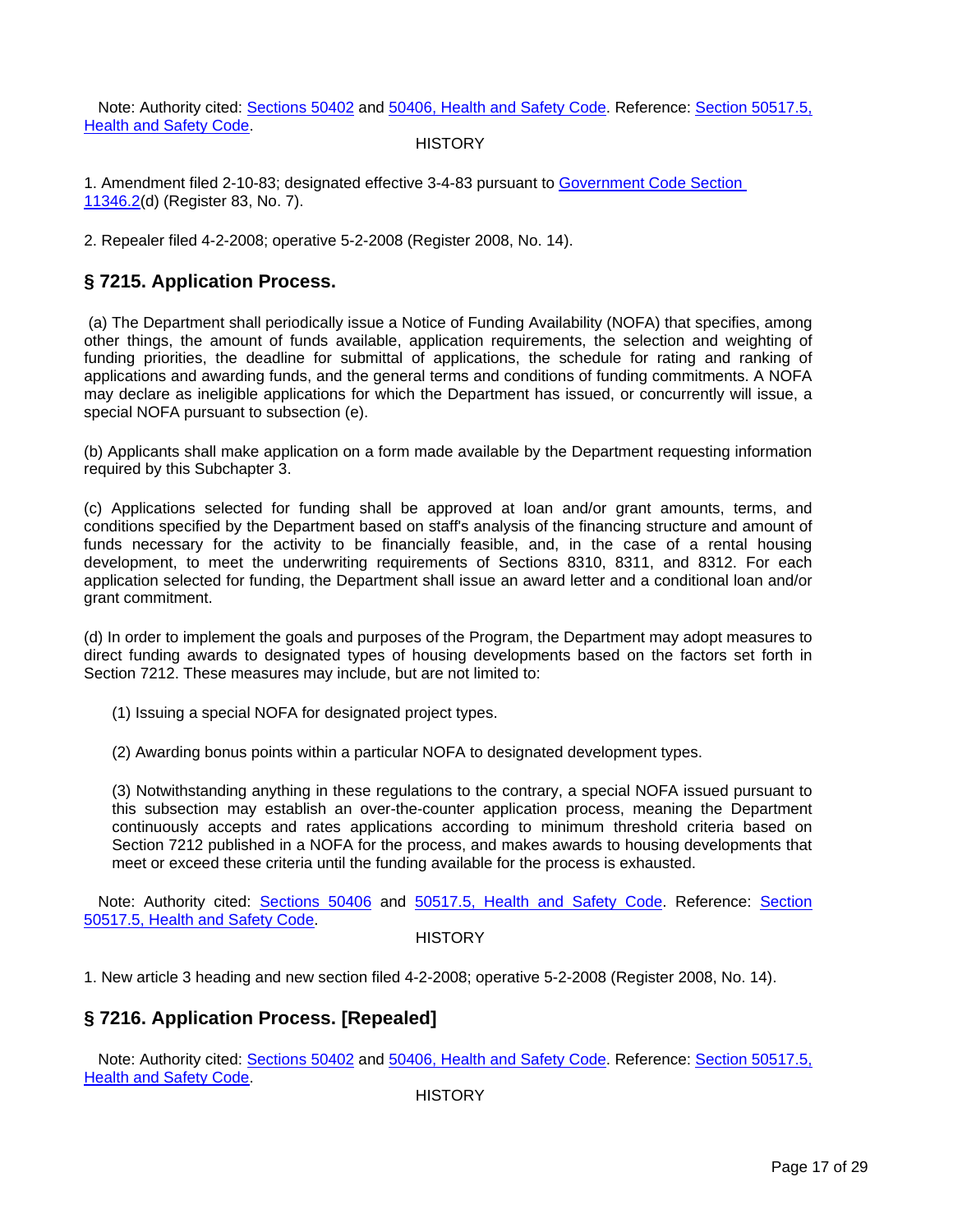<span id="page-17-0"></span>1. Amendment filed 2-10-83; designated effective 3-4-83 pursuant to Government Code Section 11346.2(d) (Register 83, No. 7).

2. Repealer filed 4-2-2008; operative 5-2-2008 (Register 2008, No. 14).

# **§ 7217. Contents of Applications.**

(a) Application shall be made on a form made available by the department requesting information required by these regulations and, for Rental Housing Developments, the Uniform Multifamily Regulations. Applicants shall provide sufficient information for the department to determine that the applicant is eligible, that the project is eligible, that the proposed uses of Program funds are eligible, and in the case of a Rental Housing Developments, that the project will maintain Fiscal Integrity.

(b) Use of RD, CHFA or other Department funds. If the applicant will use RD, CalHFA or other Department program loans or grants as all or part of its matching share, the applicant shall submit with its application a copy of the preliminary or final application, as the case may be, it has submitted for such matching funding.

(c) All applicants shall provide the following information:

(1) Contact information for the following if they are involved in the project: applicant, sponsor, developer, general contractor, credit enhancer, borrower's counsel, bond counsel, credit enhancer, and property manager.

(2) A resolution authorizing the application for the grant with original signatures of the authorized officials of the applicant organization.

(3) A description of the proposed site, available utilities and amenities, and the following:

(A) Information sufficient to demonstrate compliance with sections 7210 and 8303 regarding site criteria and control;

- (B) A preliminary title report;
- (C) Description of current and proposed ownership; and
- (D) Phase I or Phase II environmental report.

(4) A description of the proposed improvements both residential and commercial, and a timetable for construction.

(5) A plot plan and detailed plans and specifications.

(6) A detailed cost breakdown for such items as land acquisition, site development, construction (including rehabilitation), equipment, utility connections, financing, fees and furnishings if such are to be included.

(7) Sources and uses for both construction and permanent financing of the housing development including the amount of Program funds needed and the source and amount of the matching share.

 and legal services to be provided including copies of any contracts for the provisions of these (8) Information on the method of construction or rehabilitation and on the architectural, engineering services.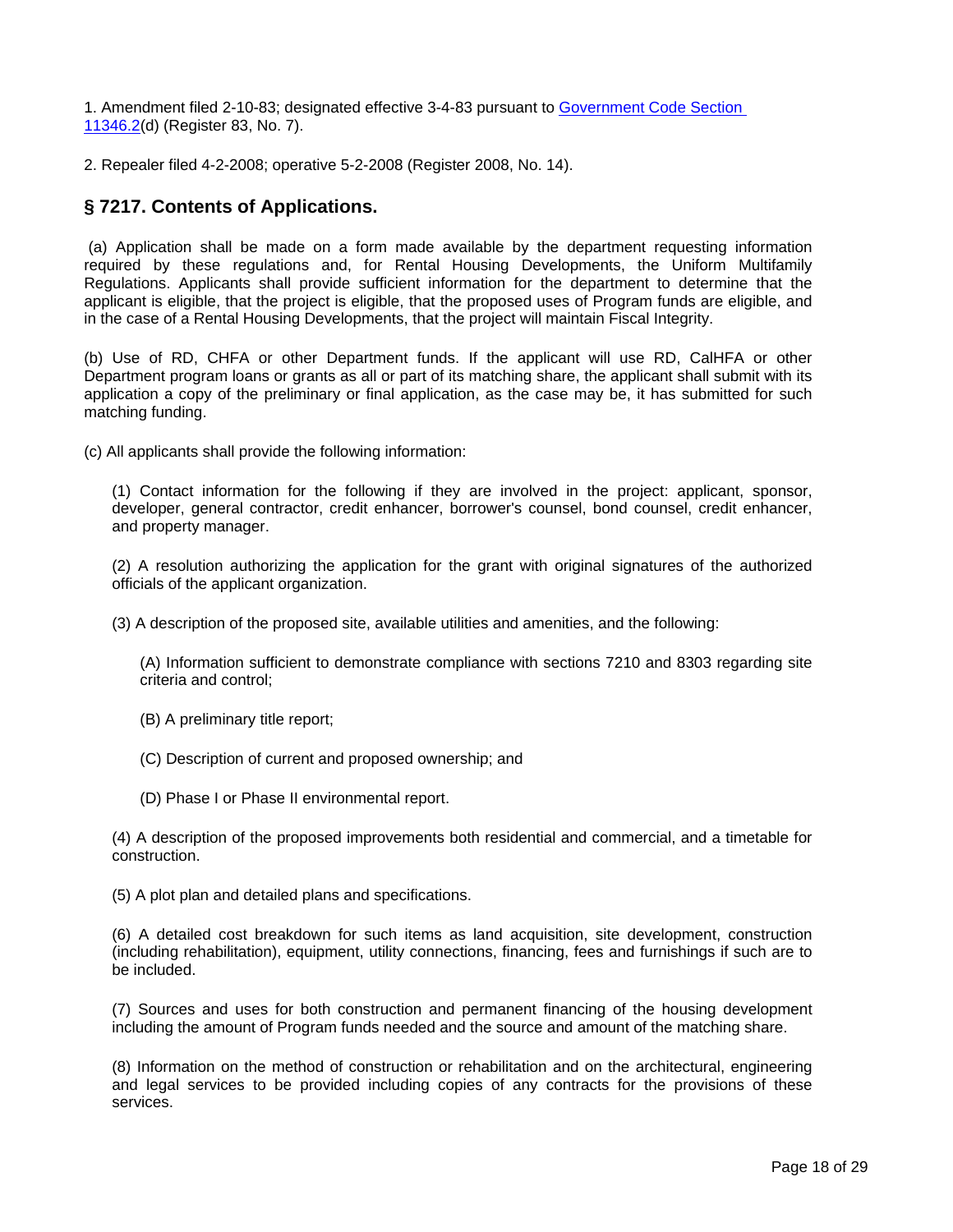(9) Satisfactory evidence of review and approval by the required state and local officials.

(10) A market analysis which supports the need for the proposed housing and includes the characteristics of the persons eligible for occupancy including income and estimates of the number of eligible occupants willing and able to occupy the proposed housing. This market analysis shall specifically address the demand for agricultural worker housing and the ability of local agricultural workers to pay the rents or housing costs proposed in the application.

(11) Income ranges of the agricultural households to be served.

(12) Existing or proposed legal composition of the applicant, including:

(A) For nonprofit corporations: articles of incorporation or enabling resolution of operating authority, bylaws, and a list of directors and officers;

(B) For limited liability companies: the operating agreement and the names of all members.

(C) For limited partnerships, the appropriate information required in subparagraphs (A) and (B) for each general partner.

(13) Current financial statement for nonprofit organization applicants.

(14) A description and justification of any related facilities to be financed by the Program funds.

(15) A satisfactory survey of the land.

(16) A resolution authorizing the application for the grant with original signatures of the authorized officials of the applicant organization.

(17) Other materials as required by the Department in its application instructions.

(d) Rental Housing Development applications shall also include:

(1) Detailed operating budgets for the first year's operation and for a typical year's operation that include:

(A) Allowance for vacancies and non-payment of rents or fees;

- (B) Allowances for accumulation of a reserve account as required by Section 7234; and
- (C) Separate listings of all applicable federal, state and local taxes.
- (D) Identification of any operating subsidies.

(2) Narrative statements of the proposed manner of managing the housing and information on the qualifications of the management staff.

(3) A statement of policy regarding management and operation including method of tenant selection, proposed lease and grievance procedures, and proposed rules and regulations for the housing development.

(4) A schedule of proposed rents and utility estimates which indicates that the monthly shelter costs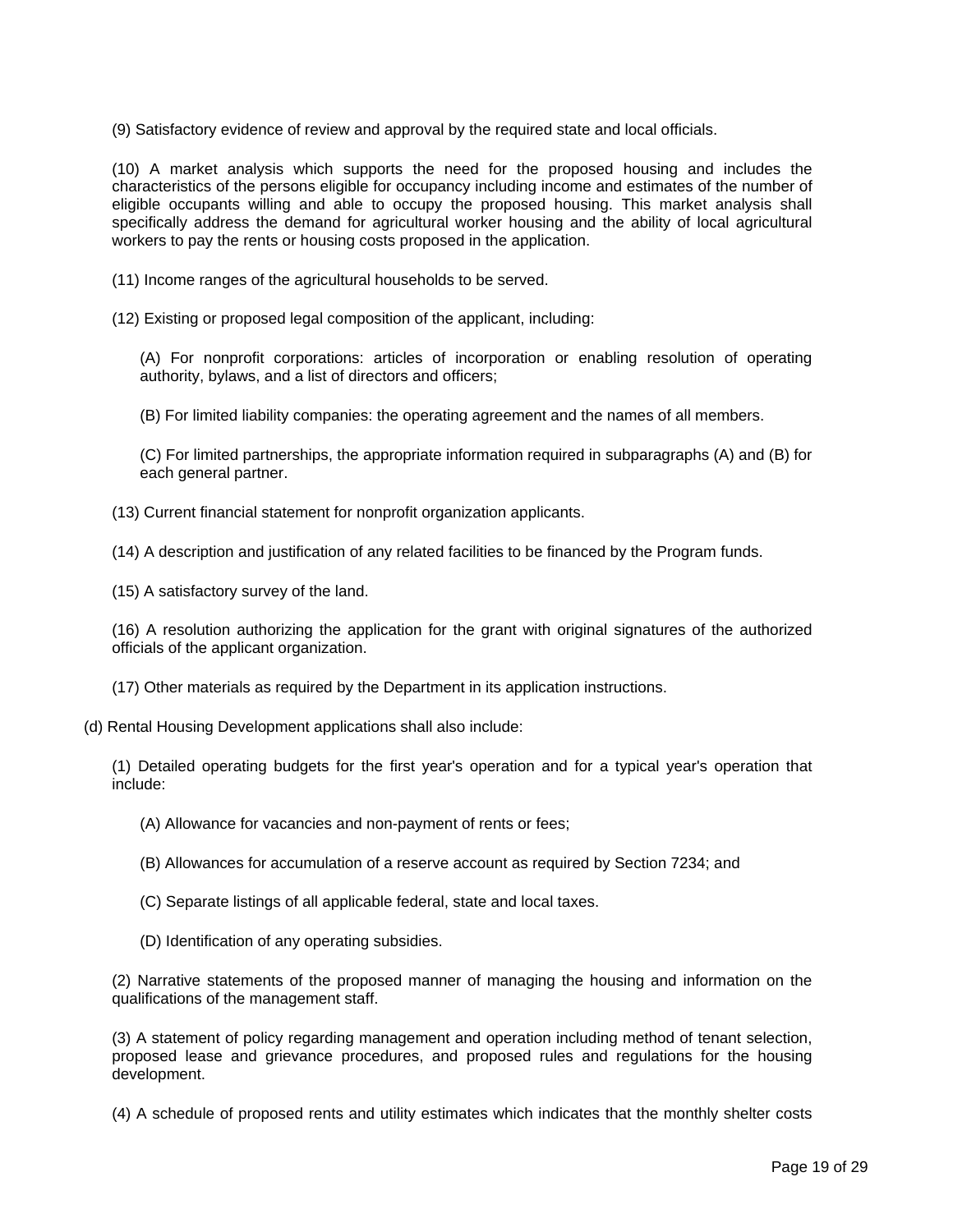<span id="page-19-0"></span>for assisted units will be affordable by low income agricultural households as provided in Section 7204(b).

(5) For rehabilitation projects: a physical needs assessment; description of any relocation plans, scope of proposed work, current rent roll, and current tenant incomes and household size by unit.

(6) History and status of any legal proceedings involving the applicant or any of the following, as appropriate to the organization of the applicant: principals, officers, directors, senior executives, general partners, members, and owners with more than a 10% interest.

(7) Description of at least the last five years' experience in developing projects similar to the project being applied for and describing the applicant's relationship to the development process (e.g., principal, affiliate, general partner, managing member). If the applicant will be relying on the experience of specific individuals within the applicant's organization, resumes and statements of qualifications for those individuals shall be included.

(8) Any special issues regarding the development (e.g., soils, slope, historic preservation, relocation, environmental).

(9) Narrative and/or documentation evidencing compliance with Section 7205.1 regarding sponsor control for the entity and/or individual(s) for which experience is claimed in paragraph (7) above.

(e) Homeownership Applications shall also include:

(1) Information regarding the financing of the individual dwelling units including the amount of grant needed and the source and amount of matching share; and

(2) A breakdown of the pro rata share of the grant which will be applied to each assisted dwelling unit and the criteria used to make such a determination.

(f) The Director may waive any requirement of this section provided that he/she has determined that the submittal of such information at the time of grant application is unnecessary for adequate evaluation of the feasibility of a proposed housing development.

Note: Authority cited: Sections 50402 and 50406, Health and Safety Code. Reference: Section 50517.5, **Health and Safety Code.** 

#### **HISTORY**

1. Renumbering of former section 7218 to new section 7217, including amendment of section heading and section, filed 4-2-2008; operative 5-2-2008 (Register 2008, No. 14).

## **§ 7218. Contents of Grant Applications. [Renumbered]**

Note: Authority cited: Sections 50402 and 50406, Health and Safety Code. Reference: Section 50517.5, Health and Safety Code.

#### **HISTORY**

1. Amendment filed 2-10-83; designated effective 3-4-83 pursuant to Government Code Section 11346.2(d) (Register 83, No. 7).

2. Renumbering of former section 7218 to section 7217 filed 4-2-2008; operative 5-2-2008 (Register 2008, No. 14).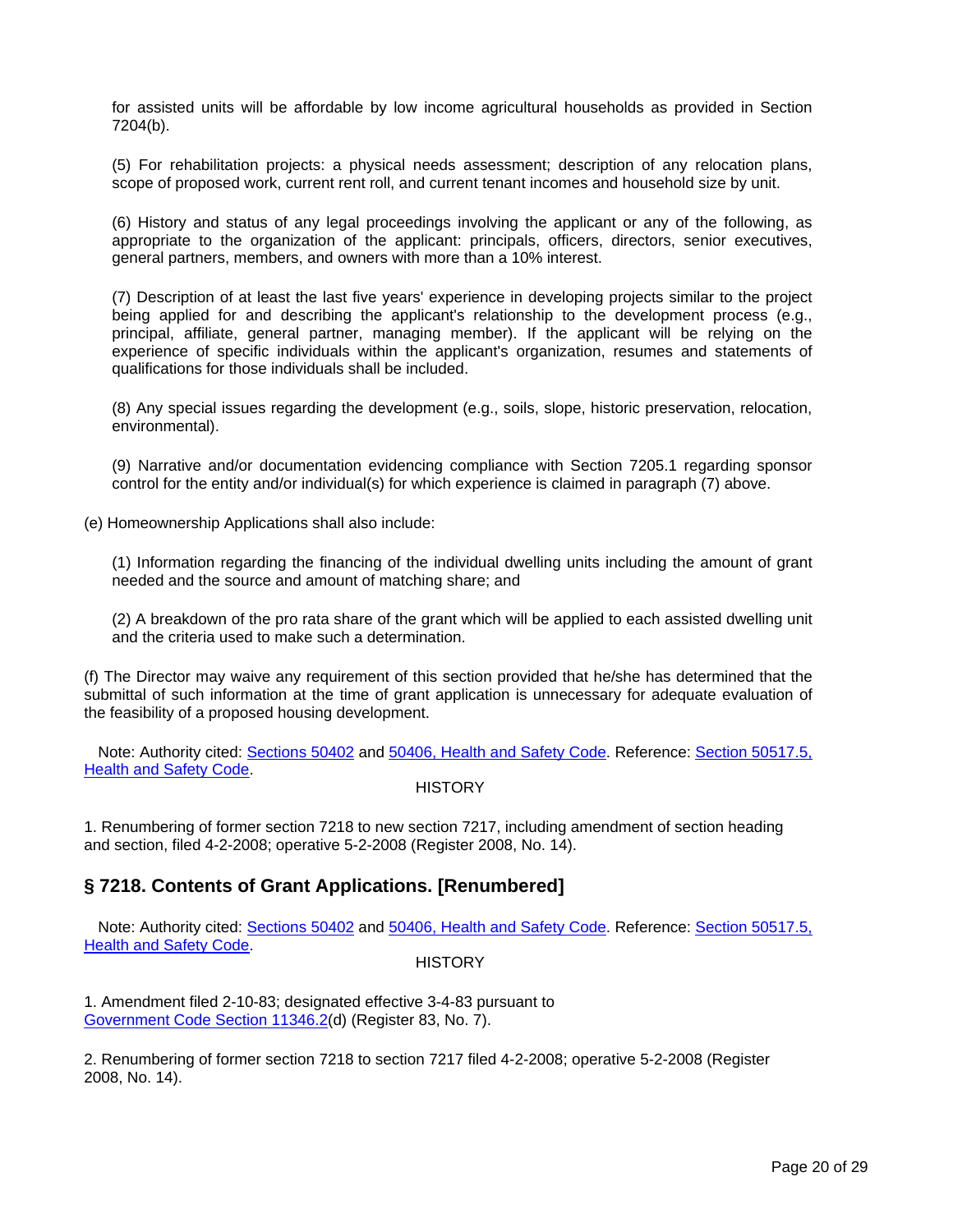# <span id="page-20-0"></span>**§ 7220. Grant or Loan Cancellation.**

(a) After notice has been given to the recipient and other parties with an interest in the housing development, an award of Program funds may be canceled. Cancellation may occur after an award has been approved but before any disbursements have been made or after partial disbursement of the Program funds, if the following occur:

(1) The objectives for which the award was made cannot, for any reason, be met; or

(2) Alternative sources of matching financing cannot be obtained by the recipient; or

(3) The recipient has not abided by the conditions of the conditional commitment or other agreements executed with the Department.

(4) The recipient has failed to execute required agreements or to provide necessary documentation within a reasonable time period prescribed by the Department.

Note: Authority cited: Sections 50402 and 50406, Health and Safety Code. Reference: Section 50517.5, Health and Safety Code.

#### **HISTORY**

1. Repealer of former Section 7220 and renumbering and amendment of Section 7222 to Section 7220 filed 2-10-83; designated effective 3-4-83 pursuant to Government Code Section 11346.2(d) (Register 83, No. 7).

2. Amendment of section heading and section filed 4-2-2008; operative 5-2-2008 (Register 2008, No. 14).

### **§ 7222. Environmental Clearances.**

(a) Whenever a proposed housing development is a project which potentially may have a significant impact on the environment and is not categorically exempt, recipients will be responsible for supplying in a timely and responsive way all data and information to all public agencies that have the primary responsibility for complying with requirements of the National Environmental Policy Act (NEPA) and the California Environmental Quality Act (CEQA).

(b) Program applicants for projects subject to CEQA shall provide the Department with assurances of compliance with CEQA.

(c) Recipients which are local public entities shall act as lead agency for projects subject to CEQA unless another public entity has assumed the role of lead agency.

The activities of the Department regarding implementation of CEQA shall be governed by Subchapter 3 of Chapter 6.5 of Title 25, California Administrative Code (Sections 6940 et seq.).

Note: Authority cited: Section 50402 and 50406, Health and Safety Code. Reference: Section 50517.5, Health and Safety Code.

#### **HISTORY**

1. Renumbering and amendment of former Section 7222 to Section 7220 and renumbering and amendment of Section 7224 to Section 7222 filed 2-10-83; designated effective 3-4-83 pursuant to Government Code Section11346.2(d) (Register 83, No. 7).

2. New article heading and amendment of section filed 4-2-2008; operative 5-2-2008 (Register 2008, No.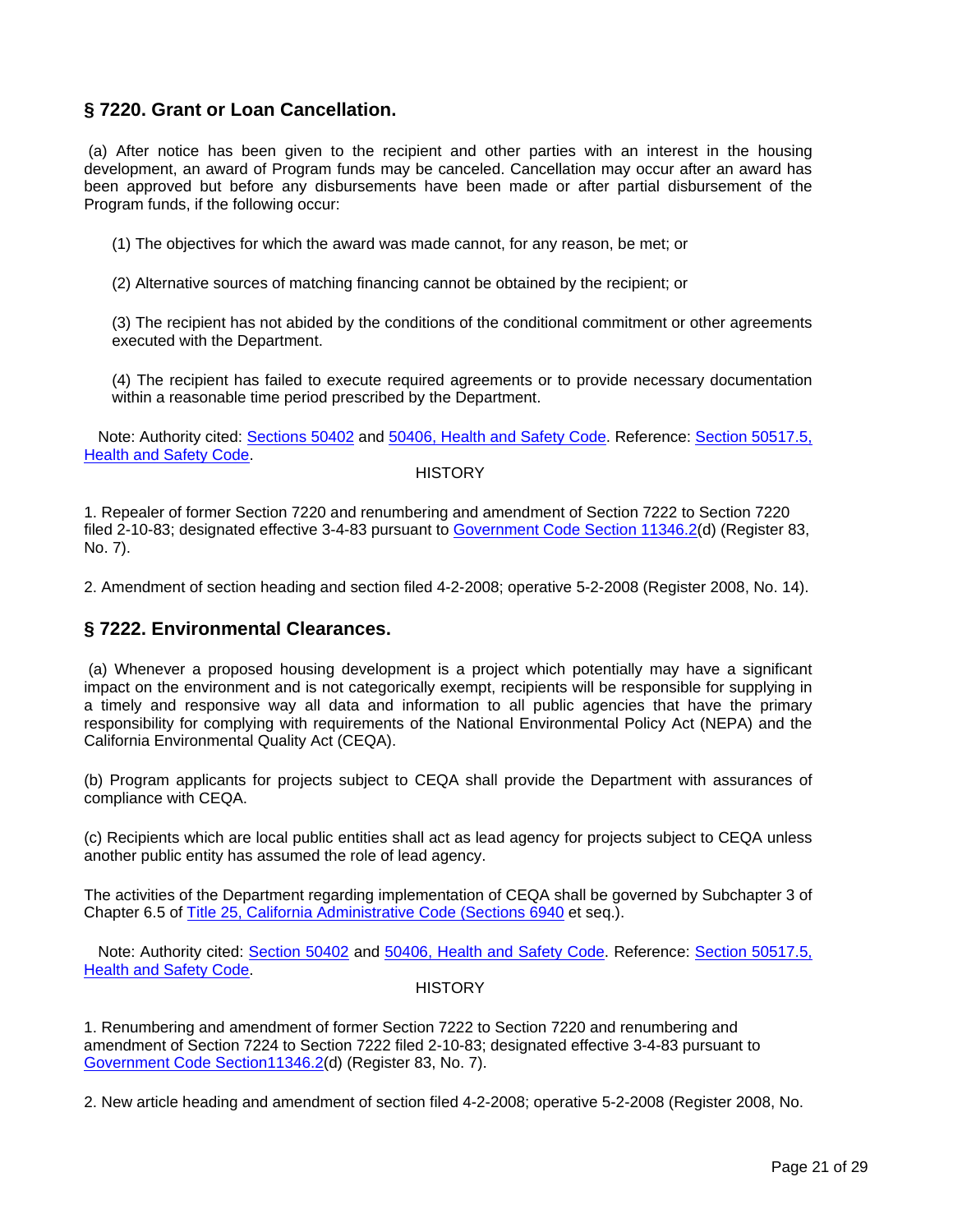### <span id="page-21-0"></span>14).

# **§ 7224. Coordination with Federal Agencies.**

(a) Recipients which will utilize federal assistance, such as loans and/or grants from RD, as their matching share, shall submit promptly to the Department copies of all letters from the federal agencies that have a bearing on the housing development.

(b) The department will work with the federal agencies to ensure a coordinated approach to processing and approving applications for housing developments.

(c) In the event a conflict exists between federal and state regulations, the Department shall yield to the federal regulations insofar as not prohibited by State law or the legitimate interests of the State.

(d) The Department always maintains the right to monitor housing developments assisted by its grant in areas of concern to the Department.

Note: Authority cited: Sections 50402 and 50406, Health and Safety Code. Reference: Section 50517.5, Health and Safety Code.

**HISTORY** 

1. Renumbering and amendment of former Section 7224 to Section 7222 and renumbering of Section 7226 to Section 7224 filed 2-10-83; designated effective 3-4-83 pursuant to Government Code Section 11346.2(d) (Register 83, No. 7).

2. Amendment of subsection (a) filed 4-2-2008; operative 5-2-2008 (Register 2008, No. 14).

## **§ 7225. Standard Agreement.**

(a) The Department and recipient shall enter into an agreement known as a standard agreement that represents a conditional commitment of Program Funds.

(b) This standard agreement will reserve Program funds in an amount approved for funding by the Department.

Note: Authority cited: Sections 50402 and 50406, Health and Safety Code. Reference: Section 50517.5, Health and Safety Code.

**HISTORY** 

1. New section filed 4-2-2008; operative 5-2-2008 (Register 2008, No. 14).

## **§ 7226. Grant Agreement.**

(a) In order to close a grant, a grantee is required to execute a Grant Agreement with the Department.

(b) The Grant Agreement shall be in a form determined by the Department and shall contain, but not be limited to, the following conditions:

(1) Assisted Units. It shall specify the minimum number of units of the housing development which have been designated as assisted units subject to program occupancy and resale restrictions.

(2) Recordation. It shall require the grantee to cause the Grant Agreement to be recorded in the Official Records of the county in which the housing development is or will be situated.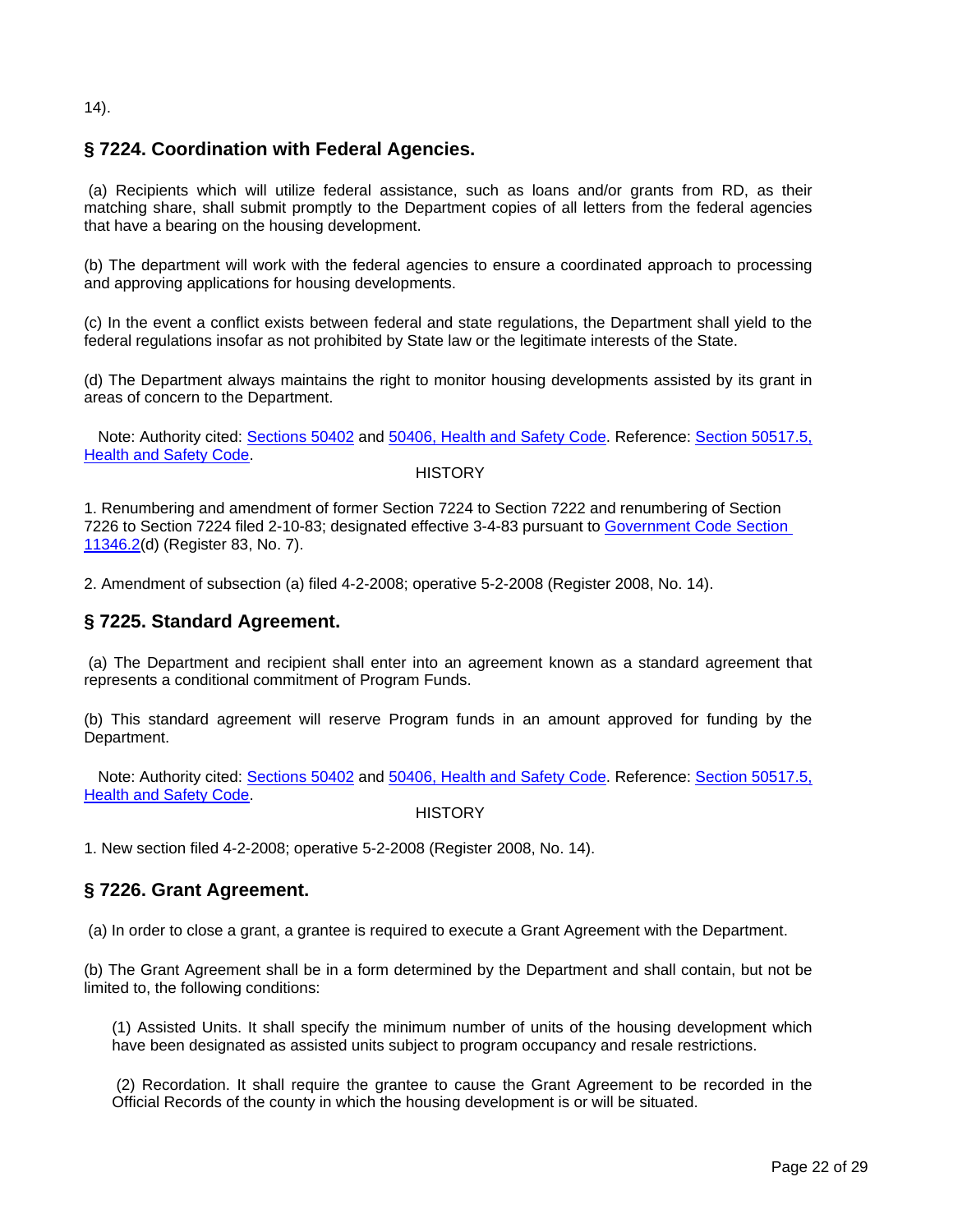(3) Lien. The Grant Agreement shall be recorded as a lien on the real property of the housing development, or the title of a manufactured home not on a permanent foundation, in favor of the Department for the purpose of securing performance of the conditions of the Grant Agreement. The lien shall endure for the duration of the Grant Agreement and shall be subject to the provisions of Section 7230.

(4) Duration. It shall state that it is binding on the grantee for a term of fifty-five (55) years for rental housing development new construction and rehabilitation, a term of twenty (20) years for conventionally-constructed ownership housing or manufactured housing placed on a permanent foundation, and a term of ten (10) years for manufactured housing not on a permanent foundation. The Department may in its discretion prescribe a lesser period for the duration of Grant Agreements relating to housing to be developed for ownership by individual agricultural households.

(5) Conveyance. It shall state that for the duration of the Grant Agreement, no contract for sale or conveyance of the housing development, or any portion thereof, shall be entered into or made without the express prior written approval of the Department, which approval shall be given in accordance with the provisions of Section 7228.

(6) Covenants. In addition, the Grant Agreement will contain, but not be limited to, the following covenants:

(A) Agricultural households shall be given a priority for occupancy in non-assisted units, and those agricultural households of low income shall be given a preference for occupancy in assisted units.

(B) The grantee shall accept the criteria for tenant and homeowner selection that has been determined by the Department for assisted units.

(C) The grantee shall accept the terms of occupancy agreements that have been prescribed by the Department for assisted units.

(D) With regard to rental housing developments, the grantee shall additionally agree to abide by the provisions of Section 7234.

 covenants, the grantee or its successors in interest, the Department shall have the option to enforce (7) The Grant Agreement shall further provide that in the event of a breach of any of its conditions or the Grant Agreement by proceeding at law or in equity. The Department may, at its option, require the grantee or its successor in interest to immediately repay to the State the total amount of the grant then due with interest. The interest rate shall be the same as the average rate returned by the investment of state funds through the California Pooled Money Investment Board from the date of breach to the date of repayment.

(8) It shall provide that in the event of a forced sale or conveyance of the housing development resulting from an action to foreclose on a mortgage or deed of trust, the execution of a judgment lien, or other action resulting in an involuntary sale, the purchaser shall take title subject to these conditions and limitations, unless the appropriate amount of the grant is returned to the Department in accordance with these regulations.

Note: Authority cited: Sections 50402 and 50406, Health and Safety Code. Reference: Section 50517.5, Health and Safety Code.

### **HISTORY**

1. Renumbering of former Section 7226 to Section 7224 and renumbering and amendment of Section 7228 to Section 7226 filed 2-10-83; designated effective 3-4-83 pursuant to Government Code Section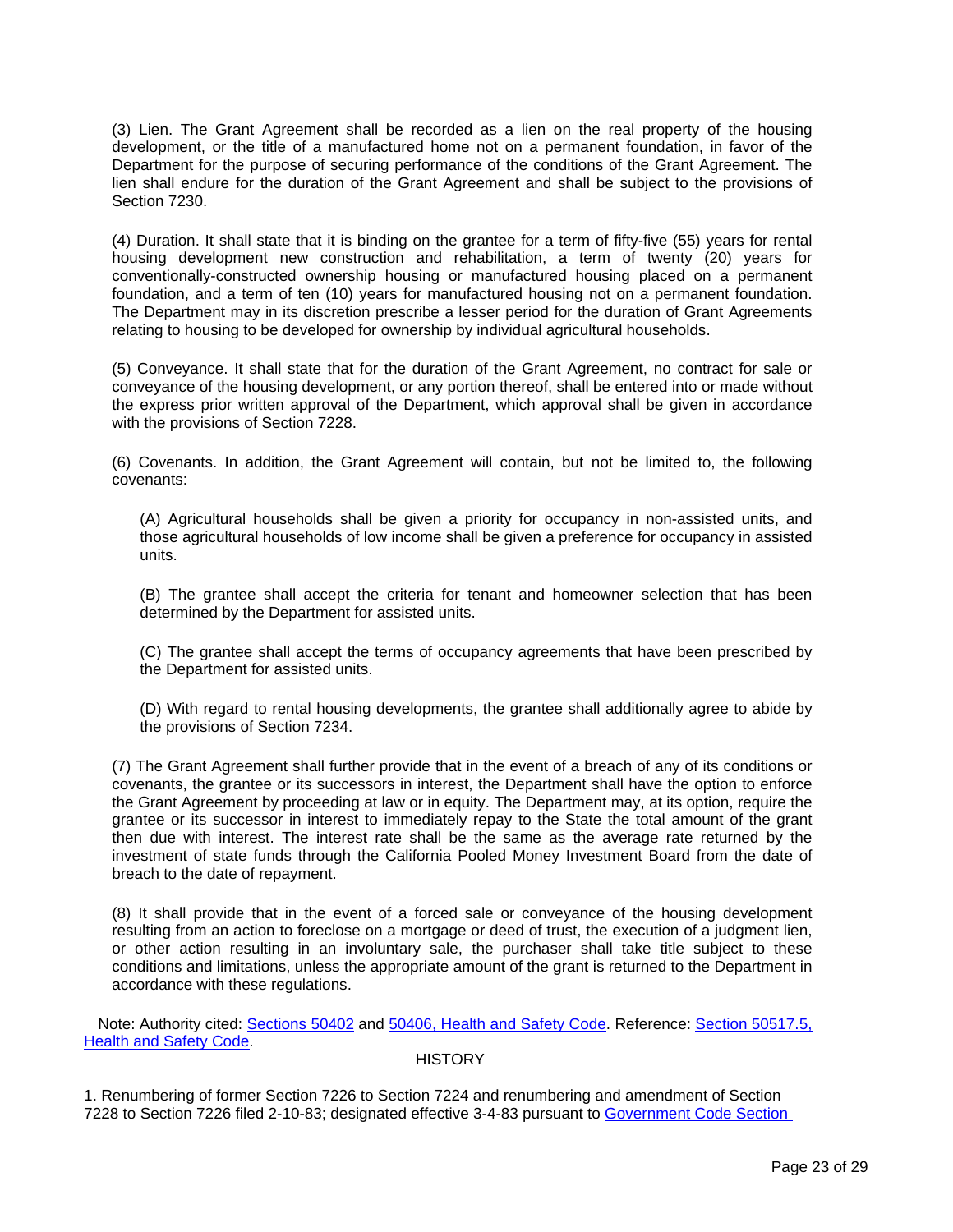<span id="page-23-0"></span>11346.2(d) (Register 83, No. 7).

2. Amendment of subsections (b)(3)-(4) and (b)(6)(D) filed 4-2-2008; operative 5-2-2008 (Register 2008, No. 14).

## **§ 7228. Conveyance of the Housing Development.**

The following provisions govern the sale or conveyance of the housing development, or any part thereof.

(a) Conveyance to Agricultural Households for the Purpose of Homeownership. If the grantee intends to sell or convey all or a portion of the housing development to individual agricultural households for the purpose of homeownership, the Department will authorize the sale or conveyance after the following conditions are met:

(1) Identification of Assisted Units. The grantee must identify any assisted units that will be located in the conveyed portion(s) of the housing development.

(2) Allocation of Grant Funds. For each assisted unit identified, the grantee shall specify in monetary terms the portion of the grant funds that will be used to reduce the costs of acquiring ownership of the assisted unit by an agricultural household.

(3) Subsequent Grant Agreement. Prior to or concurrently with the sale or conveyance of an assisted unit, the grantee shall ensure that a representative of the agricultural household which will own the assisted unit executes a Subsequent Grant Agreement with the Department which shall be in a form prescribed by the Department and contain the following conditions:

(A) It shall be binding upon the agricultural household for a term of twenty (20) years for conventionally-constructed housing or manufactured housing placed on a permanent foundation, and for a term of ten (10) years for manufactured housing not on a permanent foundation.

(B) It shall require the members of the agricultural household to reside in the assisted unit for the duration of the Subsequent Grant Agreement.

(C) It shall contain the following conditions with respect to the sale or conveyance of an assisted unit by the agricultural household.

1. If an assisted unit is sold or conveyed within a period of 10 years from the date of execution of the Subsequent Grant Agreement, an amount equal to the sum allocated to the assisted unit pursuant to subdivision (a)(2) of this section shall be paid to the Department.

2. If an assisted unit, other than a manufactured home not installed on a permanent foundation, is sold or conveyed more than ten years after the date of execution of the Subsequent Grant Agreement, the Department shall be repaid an amount equal to the sum allocated pursuant to subdivision (a)(2) of this section minus 10% of that amount for each additional year that the agricultural household occupies the assisted unit beyond the tenth year. The lien for a manufactured home not installed on a permanent foundation shall be released 10 years from the date of execution of the Subsequent Grant Agreement, and no repayment of grant funds will be required, if the homeowner is in compliance with the Subsequent Grant Agreement.

3. The Department shall determine whether or not any amounts subject to repayment to the Department, as specified above, will be assigned to the new owner in lieu of repayment to the Department.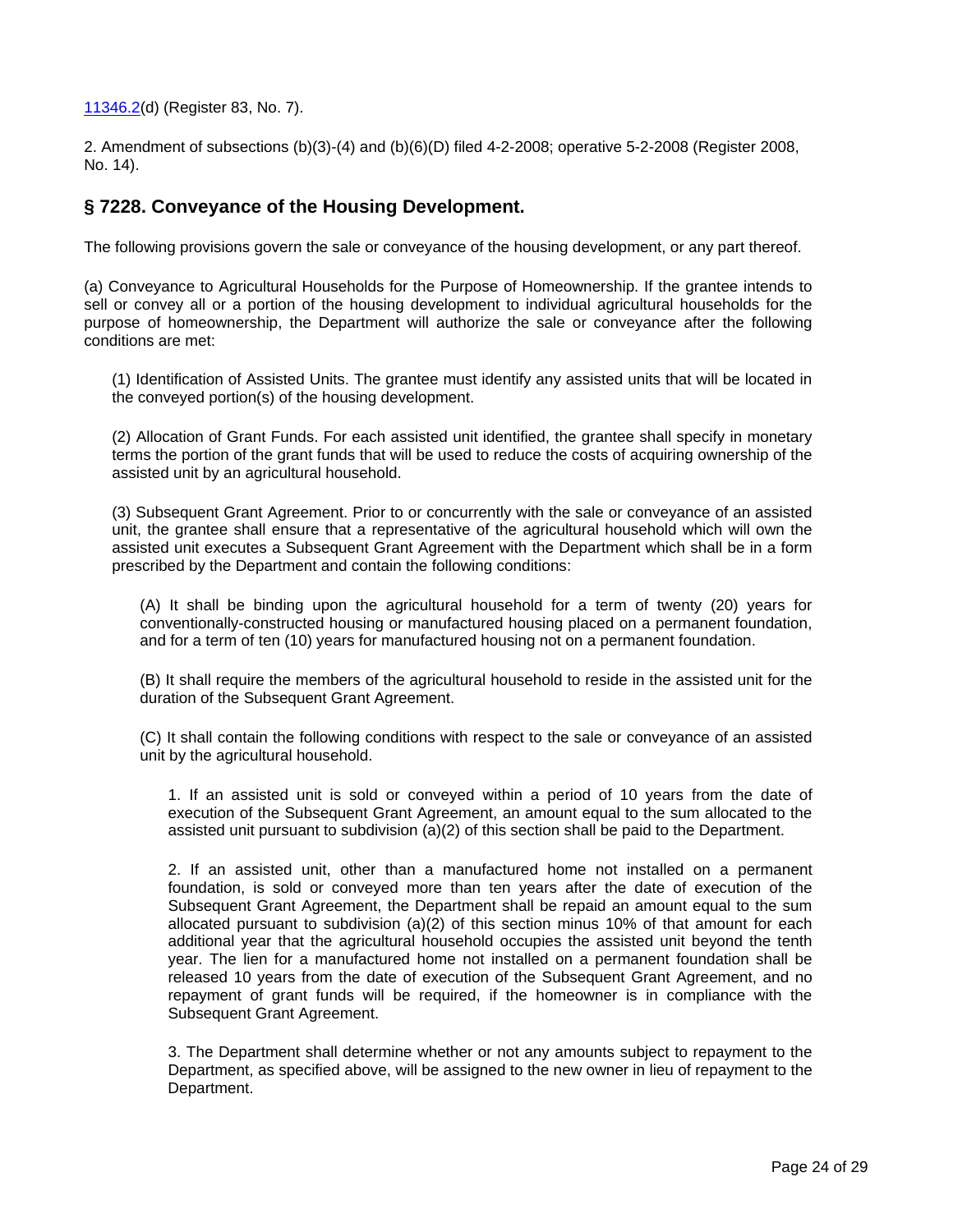4. The Subsequent Grant Agreement shall terminate after the grant funds have been repaid to the Department and the assisted unit has been sold or conveyed.

(4) Recordation of the Subsequent Grant Agreement. The grantee shall cause the Subsequent Grant Agreement and other pertinent documents to be recorded in the official records of the county in which the housing development is located.

(5) Sale of Non-assisted Units. After the total number of assisted units has been determined, the Department shall approve the sale or conveyance of any housing units not identified as assisted units and shall, at the time of sale or conveyance, release any such units from the lien securing performance of the Grant Agreement. The grant shall not be used to reduce the acquisition cost of a non-assisted unit.

(6) Termination of Grant Agreement. The Department shall terminate the Grant Agreement and the lien securing its performance after sale or conveyance of all of the assisted units if all of the conditions of the Grant Agreement have been satisfied, as determined by the Department.

(7) The Department may charge an administrative fee for its costs in processing a Subsequent Grant Agreement.

(b) Conveyance For Continued Agricultural Households Occupancy. If the grantee intends to sell or convey the housing development to an entity that will continue to use the development to provide housing for agricultural households, the Department will authorize the sale or conveyance provided that:

(1) The successor in interest to the grantee agrees to assume the obligations of the grantee, including the assumption of the conditions and obligations specified in the Grant Agreement between the grantee and the Department.

(2) The successor in interest agrees to take title to the housing development subject to the Grant Agreement between the grantee and the Department.

(3) The successor in interest agrees to an extension of the duration of the Grant Agreement where the Department has determined that such an extension would be in the best interest of the continued operation of the housing development.

(4) The successor in interest has demonstrated to the satisfaction of the Department that it can adequately operate the housing development in accordance with the requirements of the program and meet its obligations under the Grant Agreement.

(c) Conveyance For Use Other Than Agricultural Household Occupancy. The grantee shall not sell or convey the housing development to an entity that will not continue to use the development to provide housing for agricultural households in accordance with program requirements unless the Department has approved such sale or conveyance. The Department will approve a sale or conveyance provided that the grantee has demonstrated to the satisfaction of the Department that good cause exists for terminating the operation of the housing development as provided in Section 7236; and the grantee repays the state the full amount of the grant.

Note: Authority cited: Sections 50402, 50406 and 50517.5(d)(5), Health and Safety Code. Reference: Section 50517.5, Health and Safety Code.

**HISTORY** 

1. Renumbering and amendment of former Section 7228 to Section 7226 and renumbering and

© 2008 Thomson/West. No Claim to Orig. US Gov. Works.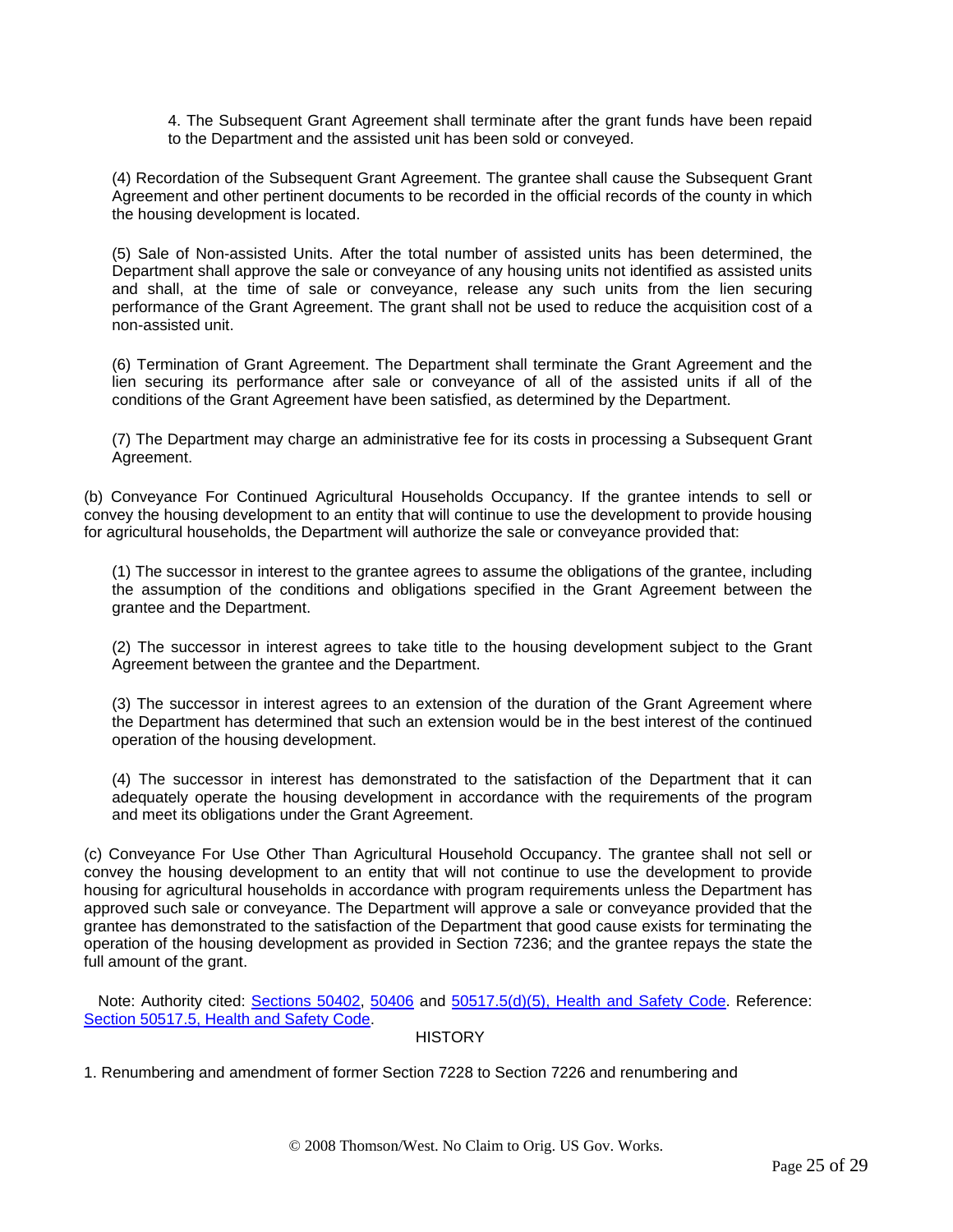<span id="page-25-0"></span>amendment of Section 7230 to Section 7228 filed 2-10-83; designated effective 3-4-83 pursuant to Government Code Section11346.2(d) (Register 83, No. 7).

2. Amendment filed 4-2-2008; operative 5-2-2008 (Register 2008, No. 14).

# **§ 7230. Subordination.**

The Department may execute and cause to be recorded in the office of the recorder of the county in which a Grant Agreement, Regulatory Agreement, or Subsequent Grant Agreement has been recorded, a subordination of the Agreement, provided that any subordination of the Agreement shall not jeopardize the security interest of the state and shall further the interest of farmworker housing. The recitals contained in such subordination shall be conclusive in favor of any bona fide purchaser or lender relying thereon.

Note: Authority cited: Sections 50402 and 50406, Health and Safety Code. Reference: Section 50517.5, Health and Safety Code.

**HISTORY** 

1. Renumbering and amendment of former Section 7230 to Section 7228 and renumbering and amendment of Section 7232 to Section 7230 filed 2-10-83; designated effective 3-4-83 pursuant to Government Code Section11346.2(d) (Register 83, No. 7).

2. Amendment of section heading and section filed 4-2-2008; operative 5-2-2008 (Register 2008, No. 14).

# **§ 7231. Regulatory Agreement.**

(a) In order to close a loan, a recipient shall enter into a regulatory agreement with the Department with a term not less than the term of the loan. The regulatory agreement shall be recorded against the rental housing development property prior to the disbursement of any Program funds.

(b) The Regulatory Agreement shall be in a form determined by the Department and shall contain, but not be limited to, the following:

(1) The number, type and income level of Assisted Units pursuant to Section 7209.

(2) Standards for tenant selection pursuant to Section 8305.

(3) Provisions regulating the terms of the rental agreement pursuant to Section 8307.

(4) Provisions related to operation of the project pursuant to Section 7234.

(5) Provisions for limitation on distributions pursuant to Section 8314.

(6) Description of the conditions constituting breach of the regulatory agreement and remedies available to the parties thereto.

(7) Provisions governing use and operation of non-Assisted Units and common areas to the extent necessary to ensure compliance with Program requirements.

(8) Provisions specifying that the regulatory agreement shall be binding on all successors and assigns of the borrower.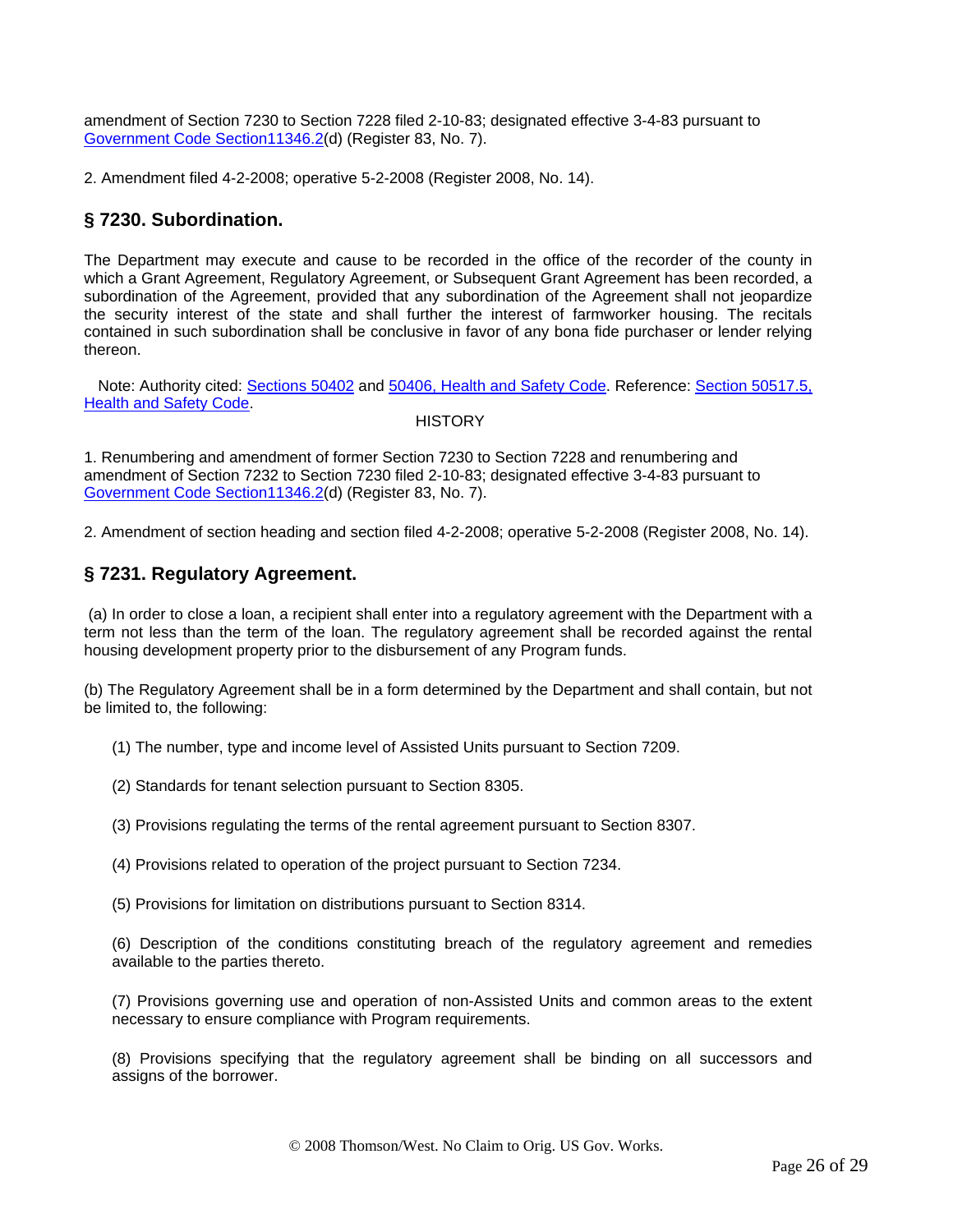<span id="page-26-0"></span>(9) Other provisions necessary to assure compliance with the requirements of the Program.

Note: Authority cited: Sections 50402 and 50406, Health and Safety Code. Reference: Section 50517.5, Health and Safety Code.

**HISTORY** 

1. New section filed 4-2-2008; operative 5-2-2008 (Register 2008, No. 14).

# **§ 7232. Disbursements.**

(a) Program funds shall only be disbursed for payment of obligations which are due or for reimbursement of expenditures previously approved by the Department.

(b) The recipient must request disbursements of Program funds on a form prescribed by the Department and such requests must be in accordance with authorized amounts set forth in the budget approved by the Department. With the prior approval of the Department, the recipient may transfer any allocations or portions thereof set forth in the approved budget to other allocated items of said budget.

Note: Authority cited: Sections 50402 and 50406, Health and Safety Code. Reference: Section 50517.5, Health and Safety Code.

### **HISTORY**

1. Renumbering and amendment of former Section 7232 to Section 7230, repealer of Section 7234 and renumbering and amendment of Section 7236 to Section 7232 filed 2-10-83; designated effective 3-4-83 pursuant to Government CodeSection 11346.2(d) (Register 83, No. 7).

2. Amendment of section heading and section filed 4-2-2008; operative 5-2-2008 (Register 2008, No. 14).

## **§ 7234. Operation of Rental Housing Developments.**

Except as otherwise explicitly set forth in this section, operation requirements shall refer to the entire development and all units therein, rather than only to the assisted portion:

(a) Occupancy Restrictions. The recipient shall maintain the housing development so that assisted units shall only be occupied by agricultural households in accordance with the provisions of Section 7208(g).

(b) Operating Reserves. Operating reserves for a housing development shall be established as required by Section 8308. The Department, at its discretion, may allow the use of the grant funds to satisfy part or all of this requirement.

(c) Replacement Reserve. Replacement reserves for a housing development shall be established as required by Section 8309.

(d) Housing Costs. The Department will approve a schedule of rents as may be necessary to provide occupants of the housing development with affordable housing costs to the extent consistent with the maintenance of the fiscal integrity of the housing development and the requirements of other agencies which have financed the housing development.

(1) The recipient shall not increase the rent on any unit of the housing development without the prior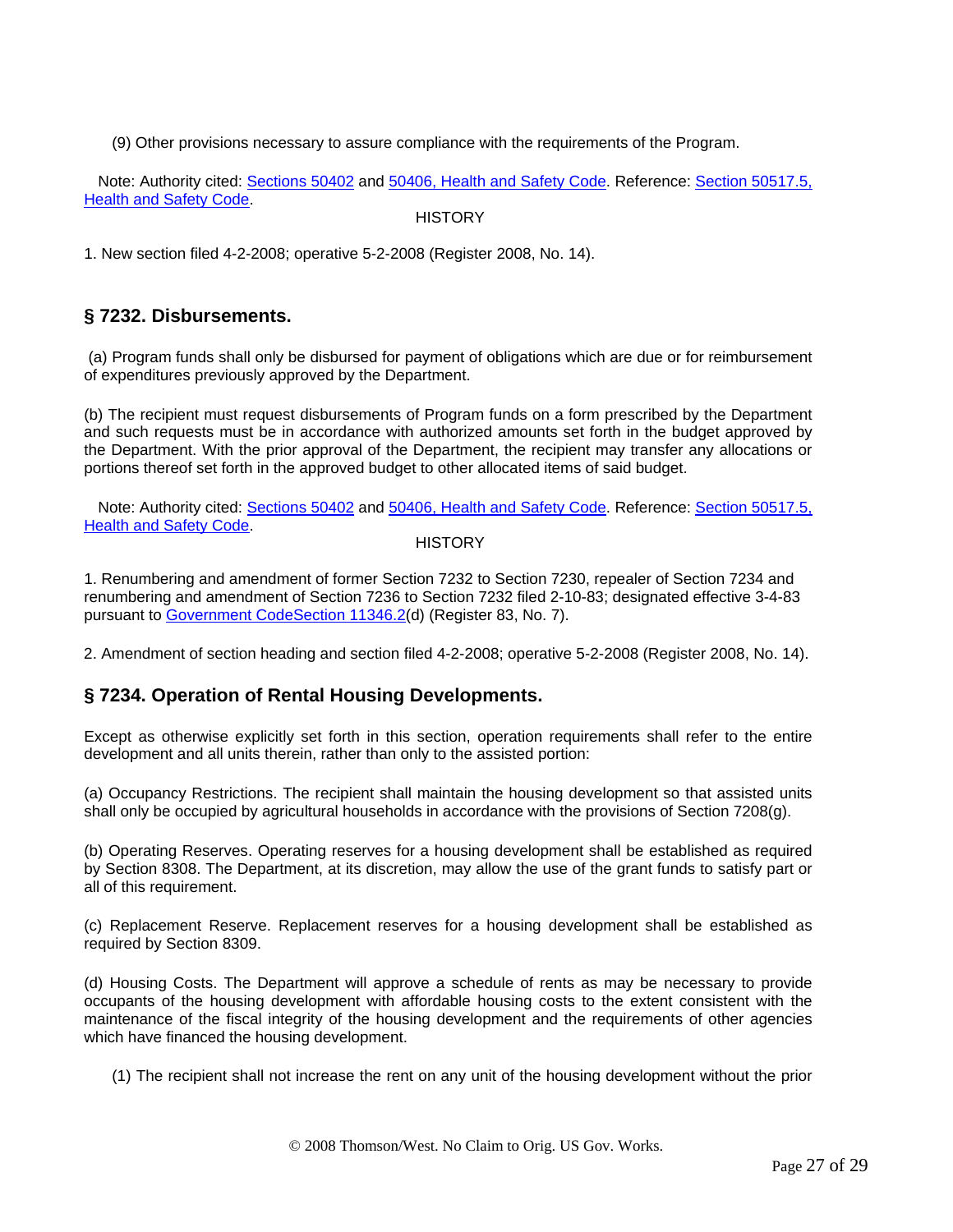<span id="page-27-0"></span>permission of the Department, which shall be given if the recipient demonstrates that such increase is required to defray necessary operating costs or to avoid jeopardizing the fiscal integrity of the housing development and that such increase complies with the procedures and limits required by the federal or other state agencies which have financed the housing development. Rents in Assisted Units may be adjusted no more often than annually. The amount and method of adjustment for Assisted Units shall be in accordance with procedures used by the California Tax Credit Allocation Committee.

(e) Occupancy Rules. Documents, including rental agreements, governing, tenant occupancy of the housing development shall be subject to approval by the Department.

(f) Linguistic Services. The recipient shall provide linguistically appropriate services and publications to the occupants of the housing development.

(1) If requested, the Department will provide recipients technical assistance in meeting this obligation.

(g) Maintenance. The recipient shall maintain the housing development in a way which protects the public interest and the health, safety and welfare of its occupants, and the secured interest of the Department.

(h) Right of Inspection. The Department may, through its agents or employees, with prior notice enter upon and inspect the lands, buildings, and equipment of the grantee, including books and records, at any time before, during or after the construction or rehabilitation of the housing development.

(1) The Department shall neither enter or inspect any unit which is occupied, whether or not the occupant is present, without the prior consent of the occupant.

(2) After inspection of the housing development, the Department may require such repairs or corrections as may be necessary to protect the public interest or the health, safety, or welfare of the occupants of the housing development.

Note: Authority cited: Sections 50402 and 50406, Health and Safety Code. Reference: Section 50517.5, Health and Safety Code.

### **HISTORY**

1. Repealer of former Section 7234 and renumbering of Section 7238 to Section 7234 filed 2-10-83; designated effective 3-4-83 pursuant to Government CodeSection 11346.2(d) (Register 83, No. 7).

2. Repealer of subsection (c) and new subsections (c)-(c)(4) filed 10-1-2002; operative 10-1-2002 pursuant to Government Code section 11343.4 (Register 2002, No. 40).

3. Amendment of subsections (a)-(c) and repealer of subsections (c)(1)-(4) filed 9-29-2003; operative 9- 29-2003 pursuant to Government Code section11343.4 (Register 2003, No. 40).

4. Amendment of subsections (a), (d), (d)(1) and (f)-(g) filed 4-2-2008; operative 5-2-2008 (Register 2008, No. 14).

## **§ 7236. Termination of Grant Agreement.**

(a) A grantee may terminate a Grant Agreement upon request provided that the grantee repays the Department the full amount of the grant and the Department has determined that one or more of the following or similar circumstances has occurred which makes the continued operation of the housing development in compliance with Program requirements no longer feasible:

(1) The employment of agricultural workers has greatly decreased in the area.